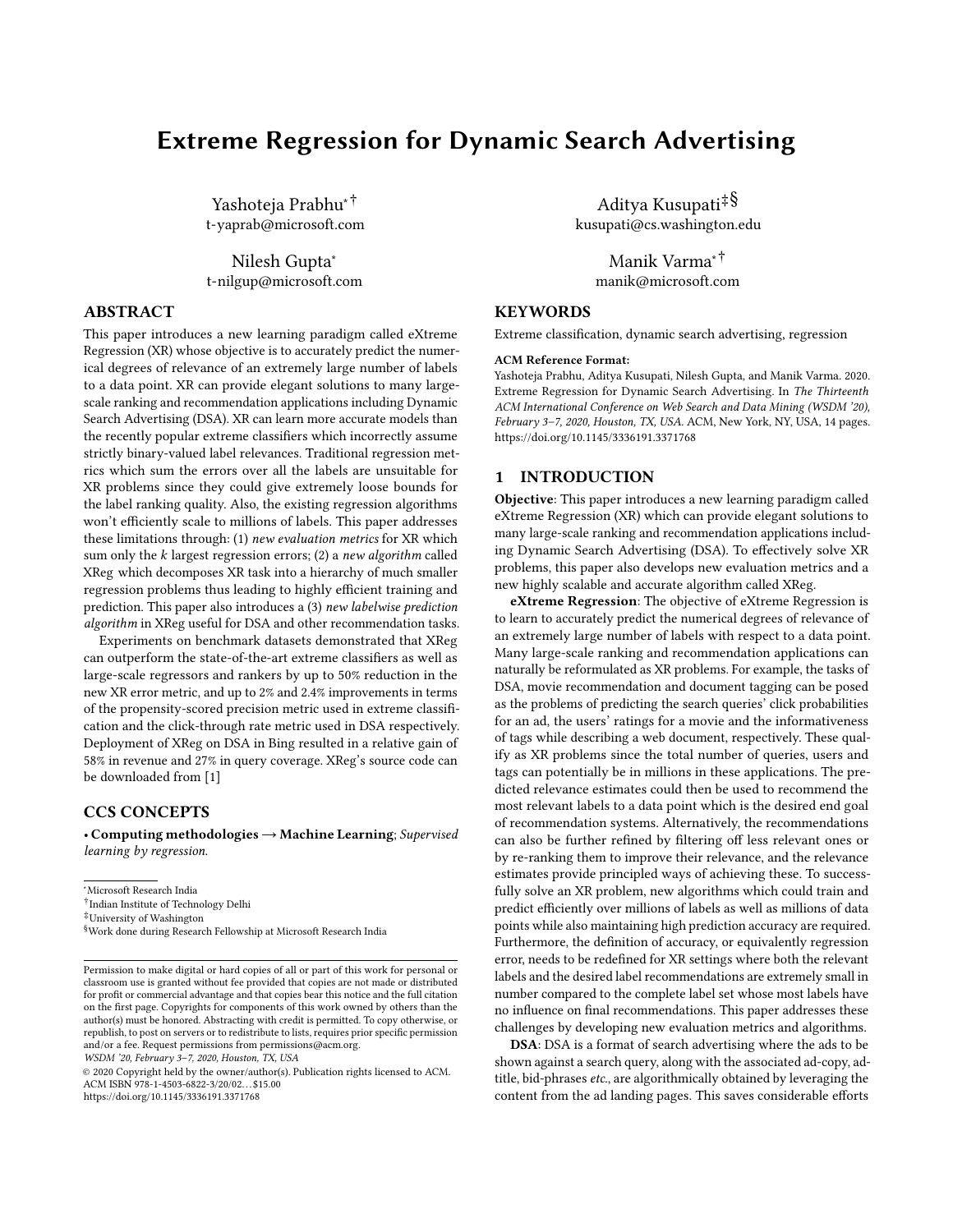for advertisers, results in faster deployment of new ad campaigns and enables more accurate user targeting. The ads shown by DSA algorithms need to be highly relevant and generate user clicks for the given query in order to earn revenue for the search engine and satisfy the users and advertisers. In addition, these algorithms need to train and predict very efficiently in order to scale to billions of ads and millions of search queries across multiple markets and maintain milliseconds' prediction latencies. This paper solves DSA as an XR task of estimating the click probabilities for the query, ad pairs by using the new XReg algorithm. Note that different ads can have different click probabilities for same query owing to multiple query intents. For example the query "throne" on Bing refers to an [online strategy war game,](https://plarium.com/landings/en/throne/top_s) an [online tv series](https://hbo.com/game-of-thrones) and a [furniture](https://ebay.com/sch/i.html?_nkw=throne+chair) [product](https://ebay.com/sch/i.html?_nkw=throne+chair) with click probabilities of 0.2, 0.06 and 0.004 respectively. Based on the predicted click probabilities, the less clickable ads are filtered off, the remaining ads are re-ranked to promote those of high quality and high advertiser bids, and a small number of top ranked ads are finally shown for the given query.

Extreme Classification: Extreme classifiers annotate a data point with the most relevant subset of labels from an extremely large label set. Owing to their high scalability and accuracy in label subset selection scenarios, extreme classifiers are increasingly being used for DSA [\[46\]](#page-8-1) and other large-scale recommendation problems. Unfortunately, they make a fundamentally incorrect assumption that a label is either fully relevant or fully irrelevant to a data point which hurts their model accuracy. When applied to DSA, they approximate all click-through rates to either 0 or 1 during training and thus end up predicting less clickable ads. In turn, this also undermines further filtering and re-ranking steps due to the lack of reliable click probability estimates. Also, the ranking at the top metrics used for evaluating extreme classifiers ignore the errors in estimating the relevances and are hence not suitable for XR.

Regression and ranking: Multivariate regressors predict multiple numerical outcome variables as functions of the features of a data point. Although such regressors could reliably estimate the label relevances in XR, most existing regressors are designed for small number of outcome variables and do not scale to millions of labels in XR. Moreover, the standard regression metrics such as Mean Absolute Deviation (MAD) which sum the regression errors over all the labels are unsuitable for XR problems because the quality of recommended labels, both before and after the filtering and re-ranking steps, depend only on the accurate estimation of a small number of label relevances. The pairwise ranking approaches, which ensure that a more relevant item is ranked ahead of a less relevant one for each pair of items, have been extensively used for moderate-sized ranking and recommendation tasks. However, their complexity scales quadratically in number of labels and therefore don't scale to million labels.

eXtreme Regression metrics: This paper proposes new regression metrics for XR which serve as good proxies for the ranking accuracy and for the qualities of the subsequent label filtering and re-ranking steps. These metrics average of the largest few regression errors which are usually caused by highly underestimating or highly overestimating the relevances of the most or the least relevant labels which in turn degrade the ranking quality. The new XMAD@k metric can give up to 69x tighter bounds over ranking regret than MAD. These new metrics can guide the crucial steps

in XR such as training, performance evaluation, hyper-parameter tuning, model selection etc.

eXtreme Regressor algorithm: This paper also develops a new eXtreme Regressor (XReg) algorithm which can efficiently regress on to millions of label relevance weights in only logarithmic time. XReg hierarchically clusters the labels into a balanced tree and learns approximate regressors in each tree node which are common to all the labels in the node. Due to high label sparsity, each data point only participates in a logarithmic number of tree nodes which can lead to a significant speed up during both training and prediction by using appropriate algorithms. XReg essentially extends the state-of-the-art Parabel extreme classifier to the regression setting. XReg consistently outperforms extreme classifiers, large-scale regressors and rankers in terms of ranking accuracy. On a DSA dataset with 5M ads & 1M queries, XReg can train within just 20 hours using 1 core, predict in just 3 ms per query and give up to 58% & 27% lifts in revenue and query coverage when deployed online.

Labelwise inference: The standard prediction scenario involves recommending the most relevant labels for a test point, referred here as pointwise prediction, but applications such as DSA and movie recommendation can more naturally be posed in the reverse manner of predicting the most relevant ads or movies (i.e. test points) for each query or user (i.e. each label), referred here as labelwise prediction. On these tasks, pointwise prediction might recommend a small set of highly popular labels that are relevant to all test points resulting in low label coverage. This paper develops an efficient labelwise prediction algorithm in XReg, which significantly improves the query coverage in DSA. Note that the XReg training is agnostic to the choice of the prediction setting and the same learnt model works well for both types of predictions.

Contributions: This paper: (a) introduces a new learning paradigm called eXtreme Regression (XR) and reformulates tagging, movie recommendation and DSA applications as XR problems; (b) develops new evaluation metrics and a highly scalable and accurate algorithm called XReg to effectively tackle XR problems; and (c) demonstrates that XReg can significantly improve revenue and query coverage on Bing DSA when deployed in production. XReg's source code can be downloaded from [\[1\]](#page-8-0).

# 2 RELATED WORK

Extreme Classification: Much progress has recently been made in developing extreme multi-label classifiers based on trees [\[4,](#page-8-2) [26,](#page-8-3) [28,](#page-8-4) [45,](#page-8-5) [47,](#page-8-6) [52\]](#page-8-7), embeddings [\[9,](#page-8-8) [11,](#page-8-9) [14,](#page-8-10) [19,](#page-8-11) [22,](#page-8-12) [37,](#page-8-13) [41,](#page-8-14) [54,](#page-8-15) [58,](#page-8-16) [61\]](#page-8-17) and 1 vs-all approaches [\[5,](#page-8-18) [6,](#page-8-19) [25,](#page-8-20) [34,](#page-8-21) [38,](#page-8-22) [42,](#page-8-23) [46,](#page-8-1) [59,](#page-8-24) [62,](#page-8-25) [63,](#page-8-26) [66\]](#page-8-27). Among these, 1-vs-all approaches like DiSMEC [\[5\]](#page-8-18), ProXML [\[6\]](#page-8-19), Parabel [\[46\]](#page-8-1) and Slice [\[25\]](#page-8-20) achieve state-of-the-art results on Precision@k, nDCG@k and their propensity-scored counterparts, but train only from binary labels and are hence not apt for DSA. In terms of efficiency, Parabel is many orders faster to train and predict than DiSMEC and ProXML, hence XReg algorithm builds on top of Parabel. Slice only works on low-dimensional embeddings and does not scale to high-dimensional bag-of-words features used in this paper. Some extreme classifiers like PfastreXML [\[26\]](#page-8-3) and LEML [\[67\]](#page-8-28) can be easily adapted to learn from any relevance weights, but they tend to be inaccurate and inefficient since they train a large ensemble of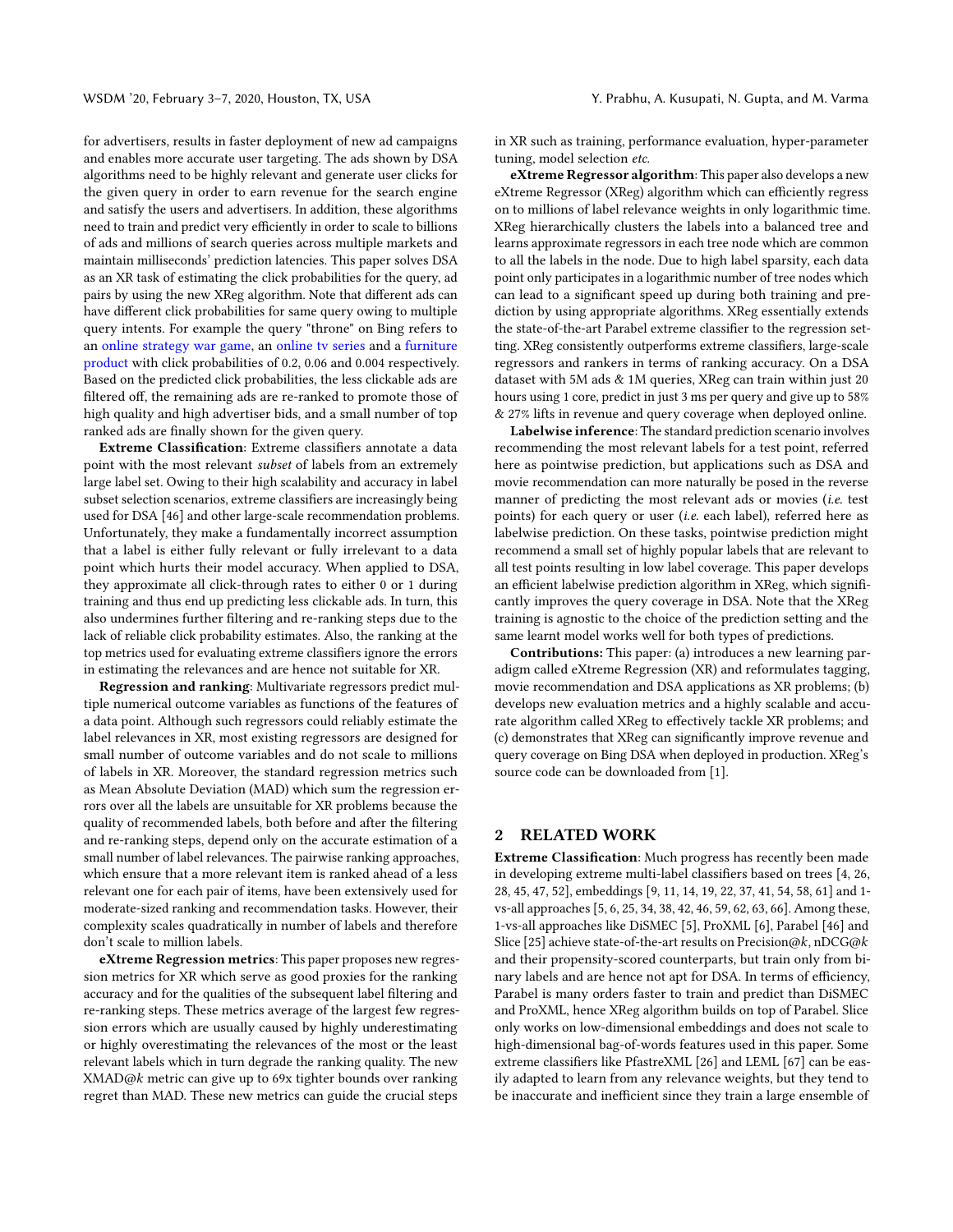weak trees and inaccurate low-dimensional projections with linear reconstruction time, respectively.

Performance of extreme classifiers has traditionally been mea-sured in terms of Precision@k and nDCG@k [\[9,](#page-8-8) [47\]](#page-8-6). Recently, propensity-scored metrics were introduced in [\[26\]](#page-8-3) which give higher importance to more useful and informative tail labels. However, all these metrics ignore the regression error in the predicted relevance estimates when applied to XR.

Regression & ranking: Most of the conventional regression approaches [\[7,](#page-8-29) [17,](#page-8-30) [53,](#page-8-31) [56,](#page-8-32) [67\]](#page-8-28) learn a separate regressor for each outcome variable and hence do not scale to millions of labels. This problem is mitigated to some extent in the multi-objective decision tree based approaches [\[4,](#page-8-2) [26,](#page-8-3) [32\]](#page-8-33) which scale sublinearly in the number on outcome variables. However, these approaches suffer from low accuracy issues despite learning a large ensemble of weak trees. As seen from experiments, XReg can be significantly more scalable and accurate than the naive 1-vs-all least squares regressor [\[56\]](#page-8-32), the more efficient LEML regressor with low-rank assumption on the parameter space [\[67\]](#page-8-28) and the decision tree based PfastreXML [\[26\]](#page-8-3). The performance accuracy in regression have traditionally been measured by error metrics such as Mean Absolute Deviation (MAD) and Root Mean Square Error (RMSE) [\[10\]](#page-8-34), but these are not appropriate for XR.

Learning to rank methods [\[12,](#page-8-35) [16,](#page-8-36) [23,](#page-8-37) [35,](#page-8-38) [36,](#page-8-39) [43,](#page-8-40) [48,](#page-8-41) [50,](#page-8-42) [60,](#page-8-43) [65\]](#page-8-44) have been widely used in the recommendation and ranking literatures, primarily to re-rank a small shortlist of items which has been generated by simple heuristics like tf-idf scoring or by more scalable approaches like extreme classifiers or XReg. These rankers usually have super-linear dependence on the number of labels and hence do not scale to XR. Although negative label sampling could potentially be used to make these approaches more scalable, their ranking performance suffers significantly as demonstrated in Section [5](#page-4-0) for the popular RankSVM [\[21,](#page-8-45) [35\]](#page-8-38) and the more recent eXtreme Learning to Rank (XLR) [\[12\]](#page-8-35) approaches. A plethora of accuracy metrics have been proposed in the ranking literature [\[9,](#page-8-8) [27,](#page-8-46) [31,](#page-8-47) [36,](#page-8-39) [47,](#page-8-6) [55,](#page-8-48) [69\]](#page-8-49), but none of these measure the regression performance.

Dynamic search advertising: Various approaches have been proposed for DSA in the organic search literature including information retrieval based methods [\[29\]](#page-8-50), probabilistic methods and topic models [\[57\]](#page-8-51) and deep learning [\[24,](#page-8-52) [51\]](#page-8-53); however these do not work well for pithy ad-landing pages. Techniques based on landing page summarization [\[13\]](#page-8-54), translation and query language models [\[49,](#page-8-55) [64\]](#page-8-56) and keyword suggestion based on Wikipedia concepts [\[68\]](#page-8-57) have also been proposed for sponsored search; but these suffer from low coverage problem. Extreme classifiers such as Parabel have also been used in DSA to improve accuracy and ad coverage; but they still suffer from low query coverage due to pointwise predictions. As demonstrated in Section [5,](#page-4-0) XReg significantly improves revenue and query coverage when included in the Bing DSA ensemble comprising all the above alternatives.

### <span id="page-2-0"></span>3 EXTREME REGRESSION METRICS

**Notation:** Let an XR dataset comprise N data points  $\{(x_i, y_i)\}_{i=1}^N$ **Notation:** Let an XR dataset comprise N data points  $\{(x_i, y_i)\}_{i=1}^T$ <br>where  $x_i \in \mathbb{R}^D$  is a D dimensional feature vector and  $y_i \in [0, \infty)^L$ <br>is a ground truth relevance weight vector for point *i*. The weight is a ground truth relevance weight vector for point i. The weight  $y_{il}$  measures the true degree of relevance of label  $l$  to point  $i$ , with higher values indicating higher relevance. Similarly, let  $\hat{y}_i \in [0, \infty)^L$ denote the predicted relevance weight vector for point i. The function  $S(\mathbf{v}, k)$  indicates the *ordered* index set of the k highest scoring labels in a score vector  $\mathbf{v} \in [0, \infty)^L$ .<br>**Regression & raplying metrics** 

Regression & ranking metrics: The regression metrics such as MAD and RMSE; the ranking metrics such as relevance-weighted Precision and nDCG at  $k$  (WP@k, WN@k) and Kendall's Tau at  $k$ (Tau@k) [\[31\]](#page-8-47); and WP@k-regret which is the difference between the optimal and the attained WP@ $k$  are pertinant for this paper. Their formulae are provided in the [supplementary.](http://manikvarma.org/pubs/prabhu20-supp.pdf) The  $WP@k$ metric reduces to  $PSP@k$ , CTR@k suitable for DSA, or Rating@k based on whether  $y_i$  are set to inverse propensity-scored relevances, ad click-through rates, or user ratings respectively. Rating@k is the undiscounted version of the familiar rating-based nDCG@k metric used in recommender systems [\[27\]](#page-8-46).

Extreme regression metrics: Let,  $e_i$  be the vector of regression errors where  $e_{i,l} = |\hat{y}_{i,l} - y_{i,l}|$ . The new XR metrics, eXtreme Mean Absolute Deviation at k (XMAD@k) and eXtreme Root Mean Square Error at  $k$  (XRMSE@ $k$ ) are defined as follows:

$$
XMAD@k(\hat{\mathbf{y}}_i, \mathbf{y}_i) = \frac{1}{k} \sum_{l \in S(\mathbf{e}_i, k)} e_{il}
$$
 (1)

$$
XRMSE@k(\hat{y}_i, y_i) = \sqrt{\frac{1}{k} \sum_{l \in S(e_i, k)} e_{il}^2}
$$
 (2)

For ease of discussion, this paper mainly focusses on the XMAD metric, although most of the observations and results also apply to XRMSE. XMAD@ $k$  averages the  $k$  maximum regression errors but is minimized when all the L label relevances are predicted exactly right. The following lemma shows that XMAD serves as a good proxy for the ranking error. This is based on an intuition that the ranking errors at the top occur mainly due to either highly underestimating or highly overestimating the relevances of the most or the least relevant labels respectively leading to high regression errors on such labels.

LEMMA 3.1. For any true and predicted relevance vectors  $y, \hat{y} \in$  $[0, \infty)^L$ ,  $0 \leq W$ P-regret@k $(\hat{y}, y) \leq 2 * X$ MAD@2k $(\hat{y}, y)$  holds true.

In addition,  $0.5 * XMAD@2k(\hat{y}, y) \le WP-regret@k(\hat{y}, y)$  also usually holds empirically (see Section [5\)](#page-4-0) thus making XMAD error a close bound for the ranking error.

Although the top ranked labels with the highest predicted relevances could directly be recommended to a test point, it usually helps to further improve the recommendations by either filtering or re-ranking. The objective of filtering step is to maximize both precision and recall by removing as many irrelevant labels across as many test points as possible. This is crucial in DSA where there are system limitations against online hosting of too many relevant query, ad pairs. The following lemma shows that when the estimated label relevances are almost accurate in terms of the XMAD metric, almost ideal precision-recall trade-offs could be obtained by directly using a global threshold on the predicted relevances.

Lemma 3.2. Given a test set where the true and predicted relevance vectors of ith point are  $y_i$ ,  $\hat{y}_i \in [0, \infty)^L$ , AUPRC  $\geq$  AUPRC<sup>\*</sup> –  $O(k \times MAD\odot k)$  holds true where AUPPC. AUPPC<sup>\*</sup> are the attained and XMAD@k) holds true where AUPRC, AUPRC<sup>\*</sup> are the attained and ideal areas under the micro-averaged precision-recall curves plotted using a global threshold.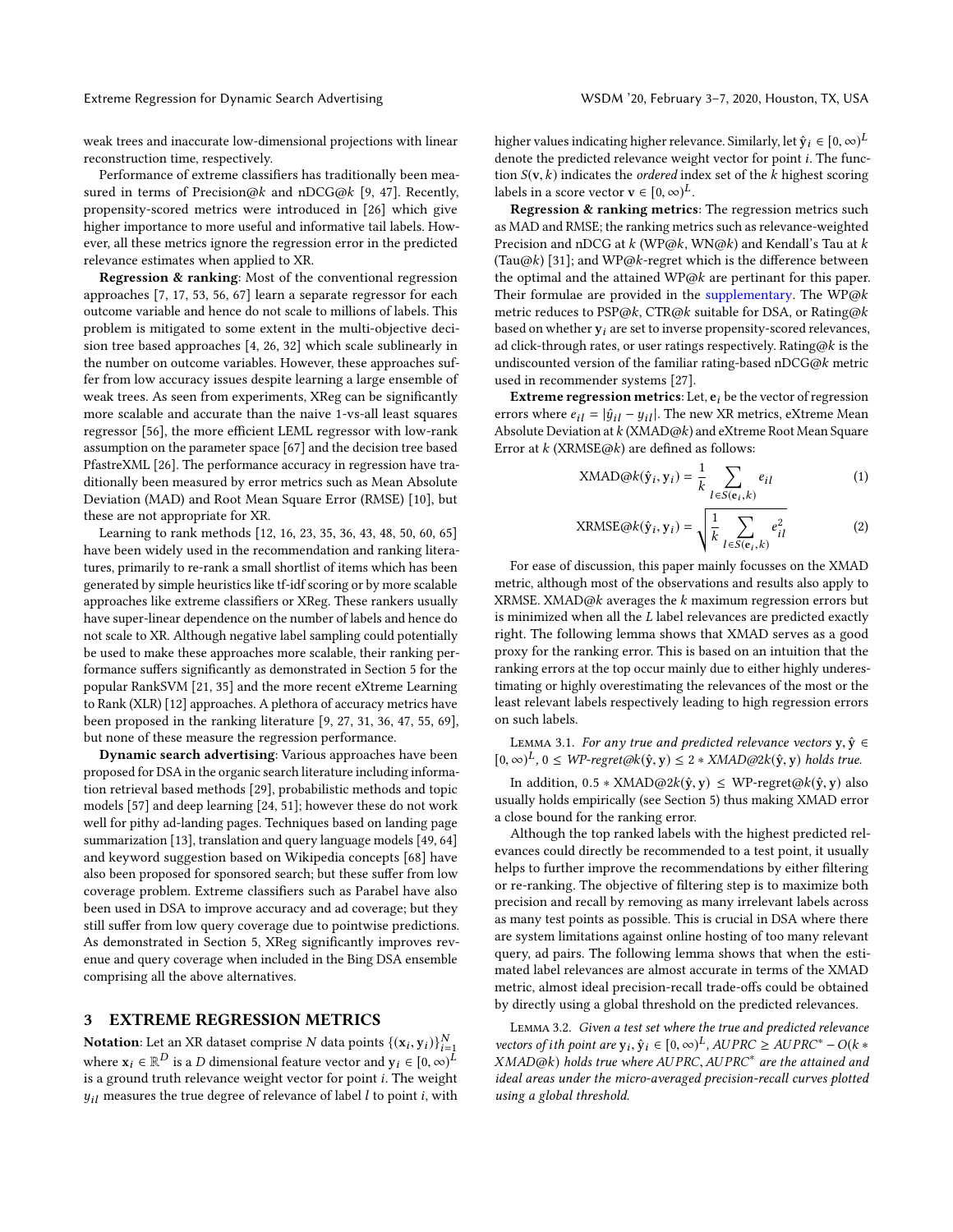The lemma assumes that the number of retained labels per each test point is less than  $k$  for the evaluated region of the curve. It is reasonable to set  $k = \log(L)$  since only a small number of labels need to be recommended to each point.

Re-ranking the relevance estimates could significantly improve the final ranking quality, especially when the XMAD errors are small. An example of re-ranking is to combine these estimates with the scores from tail classifiers (see [\[26\]](#page-8-3)) to improve the recommendation accuracies over rare labels. It is worth noting that bad relevance estimates, despite inducing a good initial ranking, could hurt the subsequent filtering or re-ranking performance. Unlike XMAD, the traditional MAD metric is sensitive to the sparsity in the  $\hat{y}$  vector which does not directly affect the ranking performance in any way. For example, MAD error becomes huge for a dense estimator like 1-vs-All least squares regressor since small regression errors could accrue over million labels into a large value. Results from Section [5](#page-4-0) corroborate these observations.

Labelwise metrics: To evaluate performance in the labelwise prediction scenario, all the above ranking and regression metrics, defined for pointwise predictions, need to be redefined appropriately. The formulae for labelwise metrics are provided in the [supplemen](http://manikvarma.org/pubs/prabhu20-supp.pdf)[tary.](http://manikvarma.org/pubs/prabhu20-supp.pdf) Most discussions and results in this paper, while presented primarily for pointwise prediction case, also hold for labelwise prediction setting after interchanging the roles of data points and labels. To promote clarity, all pointwise and labelwise metrics will be used with suffixes "-p" and "-l" respectively.

Note that proofs for the lemmas in this section are available in the [supplementary.](http://manikvarma.org/pubs/prabhu20-supp.pdf)

#### 4 XREG: EXTREME REGRESSOR

This section describes XReg's key components including the label tree construction, the probabilistic regression model and the pointwise and labelwise prediction algorithms using the same model.

#### 4.1 Label Tree Construction

XReg learns a small ensemble of up to 3 label trees quite similarly to Parabel. Each tree is grown by recursively partitioning the labels into two balanced groups. Label partitioning is achieved by a balanced spherical  $k = 2$ -means algorithm [\[46\]](#page-8-1) is which takes as input the feature vectors for all those labels in the current node and outputs 2 label clusters, efficiently, in  $O(\hat{D}L \log L)$  time where  $\hat{D}$  is the number of non-zero features per data point. The feature vector for a label is represented by the unit vector that points along the average of the training points which are relevant to the label:

$$
\mathbf{v}_{l} = \mathbf{v}_{l}^{\prime}/\|\mathbf{v}_{l}^{\prime}\|_{2} \quad \text{where} \quad \mathbf{v}_{l}^{\prime} = \sum_{i=1}^{N} y_{il} \mathbf{x}_{i} \tag{3}
$$

This is based on the intuition that two labels are similar if they are active in similar training points. In DSA, two queries (labels) are similar according to the proposed representation if they lead to clicks on similar ads (training points). As a result, the  $k$ -means algorithm ensures that the labels relevant for a data point end up in the same leaf. Note that, unlike Parabel, XReg uses nonbinary relevance-weighted average leading to more informative label feature representations.

#### 4.2 A Probabilistic Regression Model

XReg is a regression method which takes a probabilistic approach to estimating the label relevance weights. Firstly, all the relevance weights are normalized to lie between 0 and 1 by dividing by its maximum value, thus allowing them to be treated as probability values. Note that while click-through rates in DSA are already valid probabilities, the inverse propensities and the user rating could exceed 1. Also, note that the predicted estimates can be easily scaled back since no information is lost due to this normalization.

XReg treats the normalized relevance weights for each label as the marginal probability of its relevance to a data point, which is, in fact, the case in DSA. This allows XReg to minimize the KLdivergence between the true and the predicted marginal probability for each label with respect to each data point. KL-divergence [\[33\]](#page-8-58) measures how close 2 distributions are and is minimized when the 2 are identical, thus justifying its use while regressing on to probability values.

A naive 1-vs-All approach, which learns a separate regressor minimizing KL-divergences for each label, would be extremely costly to train when labels are in millions. To reduce this complexity, XReg leverages the previously trained label tree. XReg expresses the marginal probability of a label as the probability that a data point traverses the tree path starting from the root to the label. Let the path from root to label *l* consist of nodes  $n_{11}, \dots, n_{IH}$  where *H* is tree height,  $n_{11}$  is the root and  $n_{12}$  is the leaf node containing is tree height,  $n_{l1}$  is the root and  $n_{lH}$  is the leaf node containing<br>solely label *L* Let zu, denote the probability that a data point **x** visite solely label  $l$ . Let  $z_{lh}$  denote the probability that a data point x visits the node  $n_{lh}$  after it has already visited the parent  $n_{l(h-1)}$ . Then<br>the true marginal probability  $u_l$  that the label *l* is relevant to **x** is the true marginal probability  $y_l$  that the label l is relevant to x is equivalent to  $u_l = \prod_{l=1}^{H} x_{l,l}$ . Similar equality holds for predicted equivalent to  $y_l = \prod_{h=1}^H z_{lh}$ . Similar equality holds for predicted equivalent to  $y_l = \prod_{h=1}^{L} z_{lh}$ . Similar equality notas for predicted<br>marginal probability:  $\hat{y}_l = \prod_{h=1}^{H} \hat{z}_{lh}$ . XReg then learns to minimize marginal probability:  $y_l = \prod_{h=1}^{L} z_{lh}$ . Akeg then learns to minimize<br>an upper bound on the KL-divergence between the two according to the following theorem.

THEOREM 4.1. Given that  $y_l = \prod_{h=1}^H z_{lh}$  and  $\hat{y}_l = \prod_{h=1}^H \hat{z}_{lh}$  and  $\hat{z}_{lh}$  and  $\hat{z}_{lh}$ THEOREM 4.1. Given that  $y_l = \prod_{h=1}^{k} z_{lh}$  and  $y_l = \prod_{h=1}^{k} z_{lh}$ <br>under the standard unvisited node assumption of Parabel

$$
D_{KL}(y_l||\hat{y}_l) \le \sum_{h=1}^{H} s_{lh} D_{KL}(z_{lh}||\hat{z}_{lh}) \text{ where } s_{lh} = \prod_{\tilde{h}=1}^{h} z_{l(\tilde{h}-1)} \quad (4)
$$

PROOF. Proof is provided in the [supplementary.](http://manikvarma.org/pubs/prabhu20-supp.pdf)  $\Box$ 

The unvisited node assumption formalizes the observation that the children of an unvisited internal node will never be traversed and that the labels in an unvisited leaf node will never be visited by a data point [\[46\]](#page-8-1). Due to the above theorem, XReg can separately minimize the KL-divergence over the true and predicted probabilities that a data point takes a particular edge in the tree, and still end up minimizing the KL-divergences over each of the individual marginal label probabilities. The true probability value of edge traversal  $z_{lh}$  is essentially the probability that the data point visits any of the labels in the subtree rooted at the node indexed lh. We instantiate it to be equal to the largest marginal probability of any label in the subtree, by assuming the worst-case scenario that labels in each subtree are fully correlated, which promotes model robustness.

The KL-divergence minimization is mathematically equivalent to training a logistic regressor for estimating  $z_{lh}$  values for each tree edge where every data point is duplicated with weights  $z_{lh}$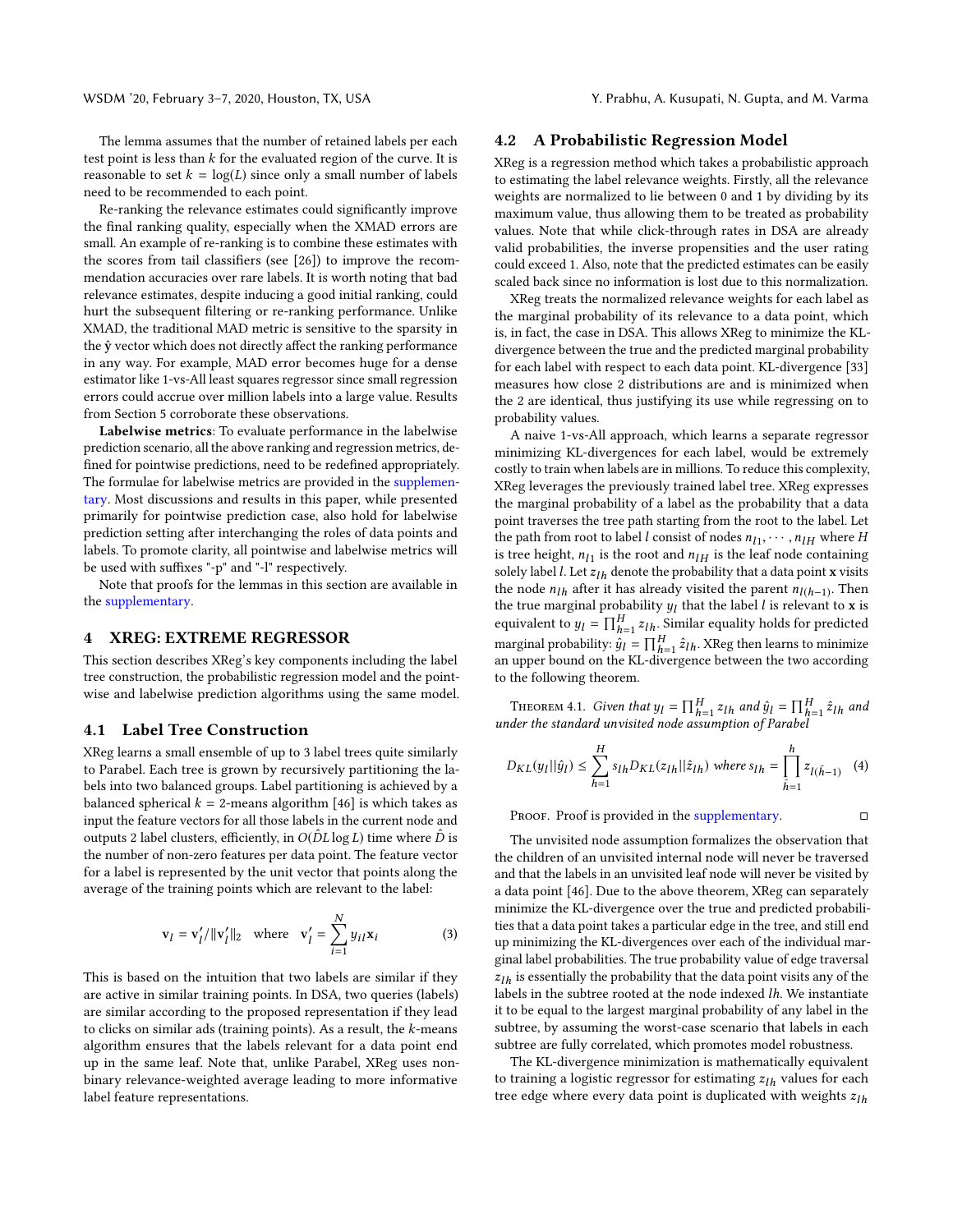Extreme Regression for Dynamic Search Advertising WSDM '20, February 3-7, 2020, Houston, TX, USA

and  $1 - z_{1h}$ :

$$
\min_{\mathbf{w}_n} \|\mathbf{w}_n\|^2 + \frac{C}{|I_n|} \sum_{i \in I_n} \{s_{in} z_{in} \log(1 + \exp(-\mathbf{w}_n^{\top} x_i)) + (5)
$$

$$
s_{in}(1-z_{in})\log(1+\exp(+\mathbf{w}_n^{\top}x_i))\} \qquad (6)
$$

where *n* is used to index the node instead of  $lh$ ,  $I_n$  only include those points which reach the node  $n$ . The problem in (Eq. [5\)](#page-4-1) is strongly convex and was optimized using the modified CDDual algorithm available from Liblinear package [\[18\]](#page-8-59). To summarize, each internal node in XReg contains 2 1-vs-All regressors which give the probability that a data point traverses to each of its children, each leaf node contains M 1-vs-All regressors which gives the conditional probability of each label being relevant given the data point reaches its leaf.

We make a mild assumption that each data point has at most  $O(\log L)$  positive labels is made which is often valid on extreme learning datasets. As a result, each data point traverses at most  $O(\log^2 L)$  tree edges, which directly leads to a huge reduction in training complexity thus resulting in  $O(N\hat{D}\log^2 L)$  where  $\hat{D}$  is the average number of non-zero features per data point. The following lemma describes how XReg's training objective is related to the XMAD@k metric proposed earlier:

Lemma 4.2. XReg's overall training objective minimizes an upper bound over XMAD@k for all k, with the bound being tighter for smaller k values.

PROOF. The proof is provided in the [supplementary.](http://manikvarma.org/pubs/prabhu20-supp.pdf)  $\Box$ 

### 4.3 Pointwise Inference

The pointwise inference algorithm in XReg utilizes the same beam search prediction technique proposed in Parabel where only the top ranked relevant labels are recommended based on a greedy, breadth-first tree traversal strategy. The following theorem proves that such traversal mechanism is not only asymptotically optimal for both WP@k and XMAD@k but also strongly generalizable with  $O(\text{polylog}(L))$  sample complexity. This uses the assumption that each data point has at most  $O(\log L)$  positive labels. Also the theorem assumes that each individual regressor in well-generalizable and achieves zero-regret with infinite data samples.

THEOREM 4.3. When each data point has at most  $O(\log L)$  positive labels, the expected WP@k regret and XMAD@k error suffered by XReg's pointwise inference algorithm are bounded by:

$$
O(\log^2 L \sqrt{\frac{W}{\sqrt{Np}}} \sqrt{1 + \sqrt{5 \log \frac{3L}{\delta}}})
$$

with probability at least  $1-\delta$ , where N is the total training points, L is the number of labels, W is the maximum norm across all node classifier vectors and  $p$  is the minimum probability density of  $x$  distribution that any tree node receives.

Proof is available in the [supplementary.](http://manikvarma.org/pubs/prabhu20-supp.pdf) Therefore the errors go to 0 as  $N \to \infty$ . The log<sup>2</sup> L dependence arises because each data point visits at most  $\log^2 L$  nodes in a tree.

### 4.4 Labelwise Inference

<span id="page-4-1"></span>The XReg model also allows efficient labelwise inference. The core idea here is to estimate from training data the fraction of points with non-zero relevance that visit each node of the tree and allot a factor F times the same fraction of top ranking test points to respective nodes. On large scale datasets with enough training and test points, the ratio of non-zero relevance points in each tree node remain almost the same over training and test points. The factor accounts for any small deviations. This strategy is adopted to ensure that all non-zero relevance points for a label end up reaching the label's leaf node. Finally, the topmost scoring test points that visit a label's leaf node are ranked at the top for that label, where the scores are marginal relevance probabilities, the average test time complexity is  $O(F \log^2 L)$  per test point. Pseudocode for labelwise inference is provided in the [supplementary.](http://manikvarma.org/pubs/prabhu20-supp.pdf)

# <span id="page-4-0"></span>5 EXPERIMENTS

Datasets: Experiments were carried out on several medium and large scale benchmark datasets with up to 4.9M training points, 1.8M features and 1.4M labels (see Table [1](#page-4-2) for dataset statistics). These datasets cover diverse applications such as document tagging (BibTeX [\[47\]](#page-8-6), EURLex-4K [\[40\]](#page-8-60), Wiki10-31K [\[8\]](#page-8-61) & WikiLSHTC-325K [\[9,](#page-8-8) [44\]](#page-8-62)), content-based movie recommendation (YahooMovie-8K [\[3\]](#page-8-63) & MovieLens-138K [\[2,](#page-8-64) [20\]](#page-8-65)), item-to-item recommendation of Amazon products (Amazon-670K [\[9,](#page-8-8) [39\]](#page-8-66)), sponsored search advertising (SSA-130K) and dynamic search advertising (DSA-130K, DSA-1M). For ease of discussion, the label size suffixes are dropped from dataset names hereafter except for DSA. The document tagging, item-to-item recommendation, and SSA datasets require pointwise inference whereas the movie recommendation and DSA datasets require labelwise inference. YahooMovie and MovieLens use normalized (between 0 and 1) user-provided movie ratings as relevance weights and movie meta-data like summary, genres, and tags as features. For all the datasets, bag-of-words feature representation derived from text descriptions are used. SSA and DSA are proprietary datasets that were created by mining the Bing logs. Rest of the datasets are available from [\[1\]](#page-8-0).

Baselines: XReg was compared to leading extreme classifiers such as PfastreXML [\[26\]](#page-8-3), Parabel [\[46\]](#page-8-1), DiSMEC [\[5\]](#page-8-18) and ProXML [\[6\]](#page-8-19), traditional multivariate regressors such as one-vs-all least-squares regression (1-vs-all-LS) and LEML [\[67\]](#page-8-28), and a popular pairwise ranker, RankSVM [\[21,](#page-8-45) [35\]](#page-8-38). XReg was also compared to the recent eXtreme Learning to Rank (XLR) [\[12\]](#page-8-35) approach. ProXML is the current state-of-the-art over propensity scored precision@k (PSP-p@k) during pointwise inference. Results for DiSMEC and ProXML, which

Table 1: Dataset statistics

<span id="page-4-2"></span>

| Dataset        | Train<br>N | Features<br>D | Labels<br>L | Test<br>N' | Avg. labels<br>per point | Avg. points<br>per label |
|----------------|------------|---------------|-------------|------------|--------------------------|--------------------------|
| <b>BibTeX</b>  | 4.880      | 1.836         | 159         | 2.515      | 2.40                     | 111.71                   |
| EURLex-4K      | 15.539     | 5.000         | 3.993       | 3.809      | 5.31                     | 448.57                   |
| Wiki10-31K     | 14.146     | 101.938       | 30.938      | 6.616      | 18.64                    | 8.52                     |
| $SSA-130K$     | 122.462    | 152.192       | 130.515     | 54.773     | 5.60                     | 7.60                     |
| WikiLSHTC-325K | 1.778.351  | 1.617.899     | 325.056     | 587.084    | 3.26                     | 23.74                    |
| Amazon-670K    | 490.449    | 135,909       | 670.091     | 153.025    | 5.38                     | 5.17                     |
| YahooMovie-8K  | 8.341      | 28,978        | 7.642       | 3.574      | 18.57                    | 28.96                    |
| $DSA-130K$     | 122.462    | 152.192       | 130.515     | 54.773     | 5.60                     | 7.60                     |
| MovieLens-138K | 18.732     | 19.924        | 138,490     | 8.012      | 527.31                   | 101.83                   |
| $DSA-1M$       | 4.914.640  | 1.840.877     | 1.453.150   | 2.106.273  | 0.23                     | 7.80                     |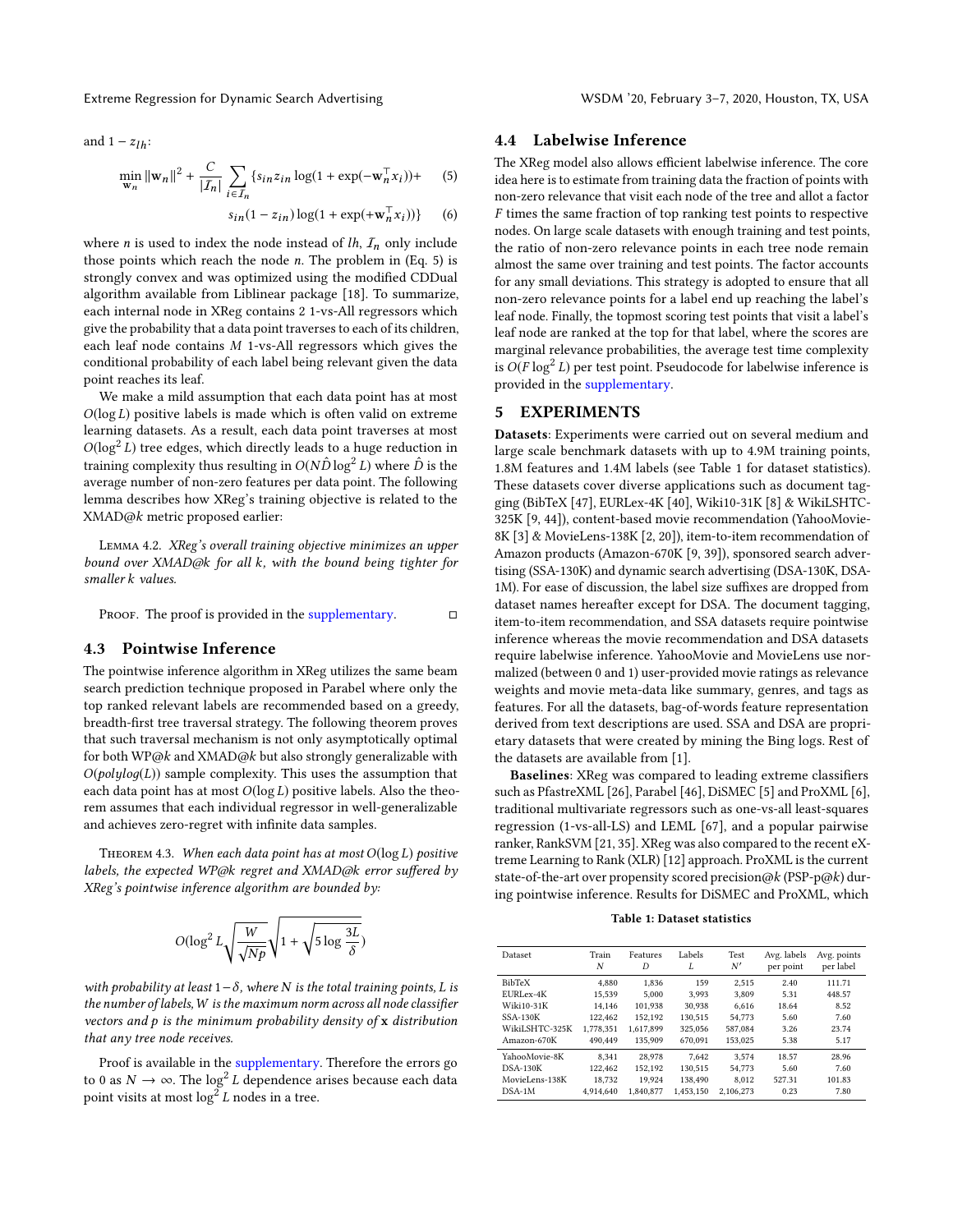<span id="page-5-0"></span>Table 2: XReg achieves the best or close to the best ranking and regression performance in both pointwise ("-p") and labelwise ("-l") prediction settings. Re-ranking with tail classifiers (XReg-t) further improves the performance in many cases. More results are in the [supplementary.](http://manikvarma.org/pubs/prabhu20-supp.pdf)

| Method        | $PSP-p@5$ | Tau-p@5 | XMAD-p@5          | Training       | Test time           | Model     |
|---------------|-----------|---------|-------------------|----------------|---------------------|-----------|
|               | $(\%)$    | (%)     |                   | time (hrs)     | $\gamma$ point (ms) | size (GB) |
|               |           |         | <b>BibTex</b>     |                |                     |           |
| PfastreXML    | 59.75     | 53.68   | 0.3151            | 0.0050         | 0.2348              | 0.0246    |
| Parabel       | 57.36     | 51.48   | 0.3372            | 0.0015         | 0.1945              | 0.0035    |
| <b>LEML</b>   | 56.42     | 51.58   | 0.3520            | 0.0229         | 0.1737              | 0.0032    |
| 1-vs-all-LS   | 60.14     | 54.21   | 0.3337            | 0.0007         | 0.1137              | 0.0023    |
| RankSVM       | 59.12     | 52.58   | 0.7089            | 0.0015         | 0.0719              | 0.0023    |
| <b>DiSMEC</b> | 57.23     | 51.47   | 0.3371            | 0.0004         | 0.0951              | 0.0012    |
| ProXML        | 58.30     | ÷       |                   |                | ÷,                  |           |
| XReg          | 58.61     | 52.35   | 0.3158            | 0.0035         | 0.1642              | 0.0030    |
| XReg-t        | 58.77     | 52.46   | 0.3386            | 0.0025         | 0.1256              | 0.0043    |
|               |           |         | <b>EURLex-4K</b>  |                |                     |           |
| PfastreXML    | 45.17     | 48.85   | 0.1900            | 0.0887         | 1.3891              | 0.2265    |
| Parabel       | 48.29     | 50.75   | 0.4227            | 0.0245         | 1.1815              | 0.0258    |
| LEML          | 32.30     | 37.24   | 0.2115            | 0.3592         | 4.4483              | 0.0281    |
| 1-vs-all-LS   | 52.27     | 53.96   | 0.1744            | 0.1530         | 4.5378              | 0.1515    |
| RankSVM       | 46.70     | 51.43   | 1.1967            | 0.1834         | 4.7635              | 0.1470    |
| <b>DiSMEC</b> | 50.62     | 52.33   | 0.4308            | 0.0999         | 1.9489              | 0.0072    |
| ProXML        | 51.00     | ä,      |                   |                | $\overline{a}$      |           |
| XReg          | 49.72     | 52.86   | 0.1849            | 0.0642         | 1.2899              | 0.0378    |
| XReg-t        | 50.40     | 53.45   | 0.2132            | 0.0544         | 1.2074              | 0.0692    |
|               |           |         | <b>Wiki10-31K</b> |                |                     |           |
| PfastreXML    | 15.91     | 20.29   | 0.5705            | 0.3491         | 11.6855             | 0.5466    |
| Parabel       | 13.68     | 19.83   | 0.7085            | 0.3204         | 3.7275              | 0.1799    |
| LEML          | 13.05     | 20.06   | 0.5716            | 0.9546         | 54.9470             | 0.5275    |
| 1-vs-all-LS   | 21.89     | 26.71   | 0.5459            | 2.4341         | 129.8342            | 16.9871   |
| RankSVM       | 18.46     | 25.84   | 1.2236            | 4.9631         | 92.2684             | 10.8536   |
| <b>DiSMEC</b> | 15.61     | 22.43   | 0.7140            | 2.1945         | 13.8993             | 0.0290    |
| XReg          | 16.94     | 24.97   | 0.5716            | 0.6184         | 3.7649              | 0.3218    |
| XReg-t        | 22.60     | 30.55   | 0.5506            | 0.6431         | 5.4910              | 0.9026    |
|               |           |         | WikiLSHTC-325K    |                |                     |           |
| PfastreXML    | 28.04     | 36.38   | 0.1437            | 7.1974         | 6.9045              | 13.3096   |
| Parabel       | 37.22     | 41.71   | 0.2459            | 1.2195         | 2.2486              | 3.0885    |
| <b>DiSMEC</b> | 39.50     |         |                   |                |                     |           |
| ProXML        | 41.00     |         |                   |                |                     |           |
| XReg          | 36.92     | 41.62   | 0.1411            | 4.5119         | 3.0312              | 3.5105    |
| XReg-t        | 40.33     | 43.39   | 0.3140            | 3.8552         | 3.0896              | 4.1955    |
|               |           |         | Amazon-670K       |                |                     |           |
| PfastreXML    | 28.53     | 30.97   | 0.4019            | 3.3143         | 11.4931             | 9.8113    |
| Parabel       | 32.88     | 31.32   | 0.4292            | 0.5815         | 2.3419              | 1.9297    |
| <b>DiSMEC</b> | 34.45     | 31.94   | 0.4275            | 373            | 1414                | 3.7500    |
| ProXML        | 35.10     |         |                   | $\approx$ 1200 | $\approx$ 1000      |           |
| XReg          | 33.24     | 34.72   | 0.3869            | 1.4925         | 2.4633              | 3.4186    |
| XReg-t        | 34.29     | 35.83   | 0.4473            | 1.1864         | 2.2242              | 4.5952    |

| CTR-p@5<br>Test time<br>Tau-p@5<br>Training<br>Method<br>XMAD-p@5<br>(%)<br>$(\%)$<br>time (hrs)<br>$\gamma$ point (ms)<br><b>SSA-130K</b><br>PfastreXML<br>27.79<br>23.77<br>0.0655<br>1.3765<br>5.2419<br>Parabel<br>0.2283<br>32.97<br>30.25<br>0.1430<br>1.9098<br>LEML<br>6.54<br>0.0654<br>8.3253<br>161.6891<br>8.10<br>RankSVM<br>13.06<br>14.03<br>2.7871<br>9.6026<br>130.0945<br><b>DiSMEC</b><br>32.75<br>29.16<br>0.1562<br>31.4358<br>61.0967<br>XReg<br>32.39<br>28.27<br>0.0684<br>0.4570<br>7.4715<br>XReg-t<br>28.73<br>0.1131<br>0.5049<br>1.7746<br>32.81<br>Rating-l@5<br>Tau-l@5<br>Test time<br>Training<br>Method<br>XMAD-l@5<br>$(\%)$<br>$(\%)$<br>time (hrs)<br>$\gamma$ point (ms)<br>YahooMovie-8K<br>PfastreXML<br>10.18<br>19.72<br>0.6286<br>0.0241<br>8.5074<br>Parabel<br>9.73<br>28.22<br>0.6284<br>0.0299<br>0.9639<br>LEML<br>21.79<br>28.85<br>0.6408<br>0.0593<br>5.3650<br>1-vs-all-LS<br>21.63<br>31.24<br>0.6269<br>0.0740<br>6.8841<br>RankSVM<br>24.88<br>33.28<br>1.0579<br>0.1282<br>5.1620<br><b>DiSMEC</b><br>32.75<br>24.53<br>0.6207<br>0.0337<br>3.4258<br>XLR<br>4.66<br>10.72<br>0.6716<br>4.7724<br>L,<br>XReg<br>25.86<br>35.00<br>0.6248<br>0.0685<br>4.1965<br>26.05<br>35.33<br>0.6185<br>0.0615<br>3.6353<br>XReg-t<br>MovieLens-138K<br>PfastreXML<br>0.9199<br>7.25<br>22.84<br>0.4514<br>19.8270<br>Parabel<br>3.51<br>37.80<br>0.9200<br>1.7790<br>1.6132<br>LEML<br>43.19<br>64.78<br>0.8722<br>0.4186<br>91.4262<br>1-vs-all-LS<br>42.16<br>63.92<br>0.8832<br>2.5756<br>121.6169<br><b>DiSMEC</b><br>45.35<br>61.55<br>0.8857<br>1.5437<br>74.9537<br><b>XLR</b><br>9.67<br>21.42<br>0.9134<br>4.579<br>68.347<br>XReg<br>66.99<br>7.7996<br>48.94<br>0.8741<br>2.6287<br>XReg-t<br>49.29<br>67.36<br>0.8285<br>2.7437<br>9.8279<br>CTR-l@5<br>Tau-l@5<br>Test time<br>Training<br>XMAD-l@5<br>Method<br>$(\%)$<br>$(\%)$<br>time (hrs)<br>$\gamma$ point (ms) |  |                 |  | Model     |
|----------------------------------------------------------------------------------------------------------------------------------------------------------------------------------------------------------------------------------------------------------------------------------------------------------------------------------------------------------------------------------------------------------------------------------------------------------------------------------------------------------------------------------------------------------------------------------------------------------------------------------------------------------------------------------------------------------------------------------------------------------------------------------------------------------------------------------------------------------------------------------------------------------------------------------------------------------------------------------------------------------------------------------------------------------------------------------------------------------------------------------------------------------------------------------------------------------------------------------------------------------------------------------------------------------------------------------------------------------------------------------------------------------------------------------------------------------------------------------------------------------------------------------------------------------------------------------------------------------------------------------------------------------------------------------------------------------------------------------------------------------------------------------------------------------------------------------------------------------------------------------------------------------------------------------|--|-----------------|--|-----------|
|                                                                                                                                                                                                                                                                                                                                                                                                                                                                                                                                                                                                                                                                                                                                                                                                                                                                                                                                                                                                                                                                                                                                                                                                                                                                                                                                                                                                                                                                                                                                                                                                                                                                                                                                                                                                                                                                                                                                  |  |                 |  |           |
|                                                                                                                                                                                                                                                                                                                                                                                                                                                                                                                                                                                                                                                                                                                                                                                                                                                                                                                                                                                                                                                                                                                                                                                                                                                                                                                                                                                                                                                                                                                                                                                                                                                                                                                                                                                                                                                                                                                                  |  |                 |  | size (GB) |
|                                                                                                                                                                                                                                                                                                                                                                                                                                                                                                                                                                                                                                                                                                                                                                                                                                                                                                                                                                                                                                                                                                                                                                                                                                                                                                                                                                                                                                                                                                                                                                                                                                                                                                                                                                                                                                                                                                                                  |  |                 |  |           |
|                                                                                                                                                                                                                                                                                                                                                                                                                                                                                                                                                                                                                                                                                                                                                                                                                                                                                                                                                                                                                                                                                                                                                                                                                                                                                                                                                                                                                                                                                                                                                                                                                                                                                                                                                                                                                                                                                                                                  |  |                 |  | 1.6258    |
|                                                                                                                                                                                                                                                                                                                                                                                                                                                                                                                                                                                                                                                                                                                                                                                                                                                                                                                                                                                                                                                                                                                                                                                                                                                                                                                                                                                                                                                                                                                                                                                                                                                                                                                                                                                                                                                                                                                                  |  |                 |  | 0.3625    |
|                                                                                                                                                                                                                                                                                                                                                                                                                                                                                                                                                                                                                                                                                                                                                                                                                                                                                                                                                                                                                                                                                                                                                                                                                                                                                                                                                                                                                                                                                                                                                                                                                                                                                                                                                                                                                                                                                                                                  |  |                 |  | 1.1308    |
|                                                                                                                                                                                                                                                                                                                                                                                                                                                                                                                                                                                                                                                                                                                                                                                                                                                                                                                                                                                                                                                                                                                                                                                                                                                                                                                                                                                                                                                                                                                                                                                                                                                                                                                                                                                                                                                                                                                                  |  |                 |  | 7.4834    |
|                                                                                                                                                                                                                                                                                                                                                                                                                                                                                                                                                                                                                                                                                                                                                                                                                                                                                                                                                                                                                                                                                                                                                                                                                                                                                                                                                                                                                                                                                                                                                                                                                                                                                                                                                                                                                                                                                                                                  |  |                 |  | 0.0802    |
|                                                                                                                                                                                                                                                                                                                                                                                                                                                                                                                                                                                                                                                                                                                                                                                                                                                                                                                                                                                                                                                                                                                                                                                                                                                                                                                                                                                                                                                                                                                                                                                                                                                                                                                                                                                                                                                                                                                                  |  |                 |  | 0.7871    |
|                                                                                                                                                                                                                                                                                                                                                                                                                                                                                                                                                                                                                                                                                                                                                                                                                                                                                                                                                                                                                                                                                                                                                                                                                                                                                                                                                                                                                                                                                                                                                                                                                                                                                                                                                                                                                                                                                                                                  |  |                 |  | 1.4156    |
|                                                                                                                                                                                                                                                                                                                                                                                                                                                                                                                                                                                                                                                                                                                                                                                                                                                                                                                                                                                                                                                                                                                                                                                                                                                                                                                                                                                                                                                                                                                                                                                                                                                                                                                                                                                                                                                                                                                                  |  |                 |  | Model     |
|                                                                                                                                                                                                                                                                                                                                                                                                                                                                                                                                                                                                                                                                                                                                                                                                                                                                                                                                                                                                                                                                                                                                                                                                                                                                                                                                                                                                                                                                                                                                                                                                                                                                                                                                                                                                                                                                                                                                  |  |                 |  | size (GB) |
|                                                                                                                                                                                                                                                                                                                                                                                                                                                                                                                                                                                                                                                                                                                                                                                                                                                                                                                                                                                                                                                                                                                                                                                                                                                                                                                                                                                                                                                                                                                                                                                                                                                                                                                                                                                                                                                                                                                                  |  |                 |  |           |
|                                                                                                                                                                                                                                                                                                                                                                                                                                                                                                                                                                                                                                                                                                                                                                                                                                                                                                                                                                                                                                                                                                                                                                                                                                                                                                                                                                                                                                                                                                                                                                                                                                                                                                                                                                                                                                                                                                                                  |  |                 |  | 0.0753    |
|                                                                                                                                                                                                                                                                                                                                                                                                                                                                                                                                                                                                                                                                                                                                                                                                                                                                                                                                                                                                                                                                                                                                                                                                                                                                                                                                                                                                                                                                                                                                                                                                                                                                                                                                                                                                                                                                                                                                  |  |                 |  | 0.1307    |
|                                                                                                                                                                                                                                                                                                                                                                                                                                                                                                                                                                                                                                                                                                                                                                                                                                                                                                                                                                                                                                                                                                                                                                                                                                                                                                                                                                                                                                                                                                                                                                                                                                                                                                                                                                                                                                                                                                                                  |  |                 |  | 0.0586    |
|                                                                                                                                                                                                                                                                                                                                                                                                                                                                                                                                                                                                                                                                                                                                                                                                                                                                                                                                                                                                                                                                                                                                                                                                                                                                                                                                                                                                                                                                                                                                                                                                                                                                                                                                                                                                                                                                                                                                  |  |                 |  | 1.6977    |
|                                                                                                                                                                                                                                                                                                                                                                                                                                                                                                                                                                                                                                                                                                                                                                                                                                                                                                                                                                                                                                                                                                                                                                                                                                                                                                                                                                                                                                                                                                                                                                                                                                                                                                                                                                                                                                                                                                                                  |  |                 |  | 0.7172    |
|                                                                                                                                                                                                                                                                                                                                                                                                                                                                                                                                                                                                                                                                                                                                                                                                                                                                                                                                                                                                                                                                                                                                                                                                                                                                                                                                                                                                                                                                                                                                                                                                                                                                                                                                                                                                                                                                                                                                  |  |                 |  | 0.0376    |
|                                                                                                                                                                                                                                                                                                                                                                                                                                                                                                                                                                                                                                                                                                                                                                                                                                                                                                                                                                                                                                                                                                                                                                                                                                                                                                                                                                                                                                                                                                                                                                                                                                                                                                                                                                                                                                                                                                                                  |  |                 |  | 0.0293    |
|                                                                                                                                                                                                                                                                                                                                                                                                                                                                                                                                                                                                                                                                                                                                                                                                                                                                                                                                                                                                                                                                                                                                                                                                                                                                                                                                                                                                                                                                                                                                                                                                                                                                                                                                                                                                                                                                                                                                  |  |                 |  | 0.2829    |
|                                                                                                                                                                                                                                                                                                                                                                                                                                                                                                                                                                                                                                                                                                                                                                                                                                                                                                                                                                                                                                                                                                                                                                                                                                                                                                                                                                                                                                                                                                                                                                                                                                                                                                                                                                                                                                                                                                                                  |  |                 |  | 0.4500    |
|                                                                                                                                                                                                                                                                                                                                                                                                                                                                                                                                                                                                                                                                                                                                                                                                                                                                                                                                                                                                                                                                                                                                                                                                                                                                                                                                                                                                                                                                                                                                                                                                                                                                                                                                                                                                                                                                                                                                  |  |                 |  |           |
|                                                                                                                                                                                                                                                                                                                                                                                                                                                                                                                                                                                                                                                                                                                                                                                                                                                                                                                                                                                                                                                                                                                                                                                                                                                                                                                                                                                                                                                                                                                                                                                                                                                                                                                                                                                                                                                                                                                                  |  |                 |  | 0.1837    |
|                                                                                                                                                                                                                                                                                                                                                                                                                                                                                                                                                                                                                                                                                                                                                                                                                                                                                                                                                                                                                                                                                                                                                                                                                                                                                                                                                                                                                                                                                                                                                                                                                                                                                                                                                                                                                                                                                                                                  |  |                 |  | 3.4322    |
|                                                                                                                                                                                                                                                                                                                                                                                                                                                                                                                                                                                                                                                                                                                                                                                                                                                                                                                                                                                                                                                                                                                                                                                                                                                                                                                                                                                                                                                                                                                                                                                                                                                                                                                                                                                                                                                                                                                                  |  |                 |  | 0.2535    |
|                                                                                                                                                                                                                                                                                                                                                                                                                                                                                                                                                                                                                                                                                                                                                                                                                                                                                                                                                                                                                                                                                                                                                                                                                                                                                                                                                                                                                                                                                                                                                                                                                                                                                                                                                                                                                                                                                                                                  |  |                 |  | 16.1334   |
|                                                                                                                                                                                                                                                                                                                                                                                                                                                                                                                                                                                                                                                                                                                                                                                                                                                                                                                                                                                                                                                                                                                                                                                                                                                                                                                                                                                                                                                                                                                                                                                                                                                                                                                                                                                                                                                                                                                                  |  |                 |  | 1.0514    |
|                                                                                                                                                                                                                                                                                                                                                                                                                                                                                                                                                                                                                                                                                                                                                                                                                                                                                                                                                                                                                                                                                                                                                                                                                                                                                                                                                                                                                                                                                                                                                                                                                                                                                                                                                                                                                                                                                                                                  |  |                 |  | 0.0634    |
|                                                                                                                                                                                                                                                                                                                                                                                                                                                                                                                                                                                                                                                                                                                                                                                                                                                                                                                                                                                                                                                                                                                                                                                                                                                                                                                                                                                                                                                                                                                                                                                                                                                                                                                                                                                                                                                                                                                                  |  |                 |  | 3.6223    |
|                                                                                                                                                                                                                                                                                                                                                                                                                                                                                                                                                                                                                                                                                                                                                                                                                                                                                                                                                                                                                                                                                                                                                                                                                                                                                                                                                                                                                                                                                                                                                                                                                                                                                                                                                                                                                                                                                                                                  |  |                 |  | 4.8958    |
|                                                                                                                                                                                                                                                                                                                                                                                                                                                                                                                                                                                                                                                                                                                                                                                                                                                                                                                                                                                                                                                                                                                                                                                                                                                                                                                                                                                                                                                                                                                                                                                                                                                                                                                                                                                                                                                                                                                                  |  |                 |  | Model     |
|                                                                                                                                                                                                                                                                                                                                                                                                                                                                                                                                                                                                                                                                                                                                                                                                                                                                                                                                                                                                                                                                                                                                                                                                                                                                                                                                                                                                                                                                                                                                                                                                                                                                                                                                                                                                                                                                                                                                  |  |                 |  | size (GB) |
|                                                                                                                                                                                                                                                                                                                                                                                                                                                                                                                                                                                                                                                                                                                                                                                                                                                                                                                                                                                                                                                                                                                                                                                                                                                                                                                                                                                                                                                                                                                                                                                                                                                                                                                                                                                                                                                                                                                                  |  | <b>DSA-130K</b> |  |           |
| PfastreXML<br>0.0422<br>5.2419<br>28.18<br>34.75<br>1.3765                                                                                                                                                                                                                                                                                                                                                                                                                                                                                                                                                                                                                                                                                                                                                                                                                                                                                                                                                                                                                                                                                                                                                                                                                                                                                                                                                                                                                                                                                                                                                                                                                                                                                                                                                                                                                                                                       |  |                 |  | 1.6258    |
| Parabel<br>33.97<br>28.37<br>0.0891<br>0.2283<br>1.9098                                                                                                                                                                                                                                                                                                                                                                                                                                                                                                                                                                                                                                                                                                                                                                                                                                                                                                                                                                                                                                                                                                                                                                                                                                                                                                                                                                                                                                                                                                                                                                                                                                                                                                                                                                                                                                                                          |  |                 |  | 0.3625    |
| LEML<br>7.70<br>0.0415<br>8.3253<br>212.1707<br>10.36                                                                                                                                                                                                                                                                                                                                                                                                                                                                                                                                                                                                                                                                                                                                                                                                                                                                                                                                                                                                                                                                                                                                                                                                                                                                                                                                                                                                                                                                                                                                                                                                                                                                                                                                                                                                                                                                            |  |                 |  | 1.1308    |
| <b>DiSMEC</b><br>34.06<br>27.96<br>0.1039<br>31.4358<br>55.4037                                                                                                                                                                                                                                                                                                                                                                                                                                                                                                                                                                                                                                                                                                                                                                                                                                                                                                                                                                                                                                                                                                                                                                                                                                                                                                                                                                                                                                                                                                                                                                                                                                                                                                                                                                                                                                                                  |  |                 |  | 0.0802    |
| XLR<br>0.09<br>0.10<br>0.4816<br>5.5430<br>64.1134                                                                                                                                                                                                                                                                                                                                                                                                                                                                                                                                                                                                                                                                                                                                                                                                                                                                                                                                                                                                                                                                                                                                                                                                                                                                                                                                                                                                                                                                                                                                                                                                                                                                                                                                                                                                                                                                               |  |                 |  | 0.0678    |
| XReg<br>35.66<br>28.51<br>0.0439<br>0.4570<br>7.4715                                                                                                                                                                                                                                                                                                                                                                                                                                                                                                                                                                                                                                                                                                                                                                                                                                                                                                                                                                                                                                                                                                                                                                                                                                                                                                                                                                                                                                                                                                                                                                                                                                                                                                                                                                                                                                                                             |  |                 |  | 0.7871    |
| 28.45<br>0.0587<br>8.4376<br>XReg-t<br>36.32<br>0.3669                                                                                                                                                                                                                                                                                                                                                                                                                                                                                                                                                                                                                                                                                                                                                                                                                                                                                                                                                                                                                                                                                                                                                                                                                                                                                                                                                                                                                                                                                                                                                                                                                                                                                                                                                                                                                                                                           |  |                 |  | 1.3512    |
| DSA-1M                                                                                                                                                                                                                                                                                                                                                                                                                                                                                                                                                                                                                                                                                                                                                                                                                                                                                                                                                                                                                                                                                                                                                                                                                                                                                                                                                                                                                                                                                                                                                                                                                                                                                                                                                                                                                                                                                                                           |  |                 |  |           |
| Parabel<br>37.95<br>30.93<br>0.1004<br>9.2800<br>2.5031                                                                                                                                                                                                                                                                                                                                                                                                                                                                                                                                                                                                                                                                                                                                                                                                                                                                                                                                                                                                                                                                                                                                                                                                                                                                                                                                                                                                                                                                                                                                                                                                                                                                                                                                                                                                                                                                          |  |                 |  | 5.6774    |
| XReg<br>37.57<br>31.09<br>0.0563<br>20.7463<br>3.1792                                                                                                                                                                                                                                                                                                                                                                                                                                                                                                                                                                                                                                                                                                                                                                                                                                                                                                                                                                                                                                                                                                                                                                                                                                                                                                                                                                                                                                                                                                                                                                                                                                                                                                                                                                                                                                                                            |  |                 |  | 11.0178   |
| 0.0714<br>XReg-t<br>38.81<br>31.41<br>15.4201<br>3.4036                                                                                                                                                                                                                                                                                                                                                                                                                                                                                                                                                                                                                                                                                                                                                                                                                                                                                                                                                                                                                                                                                                                                                                                                                                                                                                                                                                                                                                                                                                                                                                                                                                                                                                                                                                                                                                                                          |  |                 |  | 18.7434   |

required 1000s of cores, could not be replicated on large datasets and hence the numbers from the corresponding papers have been reported directly. RankSVM was unable to scale to datasets larger than SSA-130K and hence required down-sampling of negatives up to 0.1% on these larger datasets. XLR, which specifically addresses the labelwise recommendation task, has only been applied to labelwise datasets. For the other baselines, results have been reported for only those datasets up to which the implementations scale. Since many of these large-scale datasets have a preponderance of tail labels, results for a variant of XReg where predicted labels have been reranked with tail classifier scores have also been reported with a "-t" suffix. The tail classifiers are generative classifiers which are tailored for accurate predictions on labels with < <sup>5</sup> training point samples [\[26\]](#page-8-3). For extreme classifiers which train on binary labels (Parabel, DiSMEC, and ProXML), all positive relevance weights were approximated to be fully relevant (value 1). Remaining baselines, including the PfastreXML and LEML, were trained on relevance weighted labels for a fair comparison.

Hyperparameters: XReg has 5 hyperparameters: (a) number of label trees in the ensemble  $(T)$ ; (b) number of tree paths explored by a test point during pointwise prediction  $(P)$ ; (c) maximum ratio of test to train points that traverse to each node during labelwise prediction  $(F)$ ; (d) maximum number of labels in a leaf node of XReg tree (M); and (e) regularization parameter common to logistic regressors in all the internal and leaf node classifiers (C). On medium-sized datasets, the XReg's hyperparameters were set by fine-grained tuning over a 10% validation dataset. On larger datasets where tuning was not feasible, the default hyperparameter setting of  $T = 3$ ,  $P = 10$ ,  $F = 4$ ,  $M = 100$  and  $C = 10$  was used. Results in table [8](#page-11-0) of the [supplementary](http://manikvarma.org/pubs/prabhu20-supp.pdf) demonstrates that the above default values of T, P, M achieve the best trade-off between accuracy and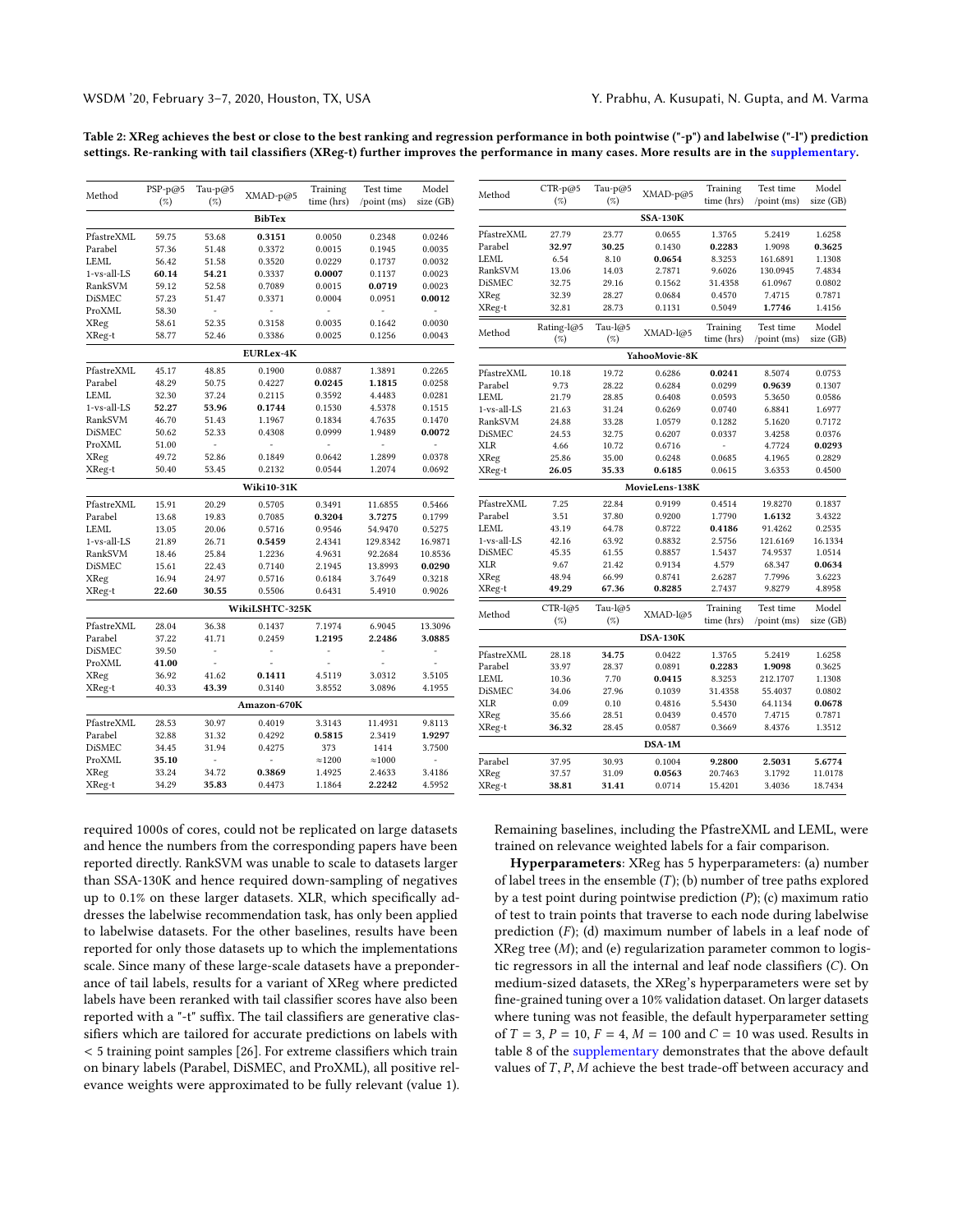Extreme Regression for Dynamic Search Advertising WSDM '20, February 3-7, 2020, Houston, TX, USA

scalability across multiple datasets and increasing any of them further leads to minimal gains in accuracy while linearly increasing the training or prediction cost. The value of  $\alpha$ , which adjusts the influence of tail classifiers in XReg-t, was also tuned on the validation data. The hyperparameters for baseline algorithms were also set by tuning on medium datasets and set to defaults suggested in the respective papers/codebases on larger datasets.

Metrics and hardware: Performances were evaluated using accuracy metrics such as WP@k variants, Tau@k and XMAD@k (see Section [3\)](#page-2-0) as well as efficiency metrics such as training time, test time per data point and model size. Among WP@k variants, for tagging (BibTeX, EURLex, Wiki10, WikiLSHTC) and Amazon datasets PSP@k are reported; for SSA and DSA which are ads datasets CTR@k is reported; and for movie recommendation datasets (YahooMovie and MovieLens) Rating@k is reported. All accuracy metrics are suffixed with "-p" or "-l" depending on whether the prediction scenario is pointwise or labelwise. All experiments were run on an Intel Xeon 2.5 GHz processor with 256 GB RAM.

Results on benchmark datasets: Table [2](#page-5-0) compares XReg's performance to diverse baselines on datasets belonging to tagging, recommendation and DSA applications. In terms of prediction accuracy, XReg consistently achieves close to best performance in terms of WP@5, Tau@5 as well as XMAD@5 metrics. In particular, XReg can be up to 2.4%, 3.89% and 2x better than all baselines in WP@5, Tau@5 and XMAD@5 respectively.

On most tagging datasets, XReg scores within 2% of the state-ofthe-art ProXML in terms of the popular PSP@5 metric but can be up to 1000x faster during both training and prediction.

XReg consistently outperforms extreme classifiers like Parabel and DiSMEC which train only on binary labels. In particular, XReg can be up to 9% and 45% better than Parabel over pointwise and labelwise datasets in terms of WP@5. The larger gains on labelwise datasets are due to pointwise prediction in Parabel which can lead to low label coverage, especially on datasets like MovieLens with only 8K test points but around 140K labels. Owing to similar classifier architectures, XReg can be highly efficient just like Parabel. XReg is at most 3.75x and 4.8x slower during training and prediction and has at most 2.15x the model size as Parabel.

Owing to their high scalability, both Parabel and XReg scale to the largest DSA-1M dataset where none of the other approaches scale. On this dataset, XReg has 50% smaller XMAD@5 than Parabel.

XReg-t denotes the re-ranked XReg where the predicted relevance estimates are combined with tail classifier scores to improve ranking performance over more informative tail labels. XReg-t consistently improves performance over XReg since most XR datasets are dominated by tail labels. XReg-t can be up to 5.66% and 5.58% better than XReg in terms of PSP@5 and Tau@5. However, XReg-t often increases XMAD@5 over XReg since tail classifiers are not regressors but are good generative classifiers which and therefore increase regression errors. Since the tail classifiers are extremely efficient to train and the re-ranking step is only applied to a small number (100s) of labels with high relevance estimates from XReg, XReg-t can be very efficient with 1.1, 1.96 and 2.8 times the training time, prediction time and model size as XReg in worst case.

Additional results for WP@k, Tau@k where k=1,3, nDCG@5 and XRMSE@5 are available in the [supplementary.](http://manikvarma.org/pubs/prabhu20-supp.pdf)

Filtering and re-ranking: The accurate relevance weight estimates that XReg produces can be used for many downstream tasks such as filtering and re-ranking as discussed in Sections [1](#page-0-0) and [3.](#page-2-0) Table [3](#page-7-0) reports (1) AUPRC which measures the quality of filtering and (2) WP-rerank@5 which measures the quality of reranking with tail classifiers by using the relevance estimates generated by (a) Parabel, (b) XReg and (c) XReg-zero which corrupts XReg's estimates by setting all relevances to almost 0 while maintaining the same rankings. As can be seen, XReg consistently outperforms Parabel and XReg-zero, both of which have higher regression errors as measured by XMAD@5, during both filtering and re-ranking. XReg-zero's results demonstrate that just accurate ranking, as measured by the WP@5 column, is not enough for good filtering and re-ranking performance and that low regression errors are also necessary. Furthermore, regression errors measured in terms of traditional MAD are not reliable since MAD is sensitive to the sparsity in relevances and can in fact be lower for corrupted relevances such as in XReg-zero. Figures showing the AUPRC plots can be found in [supplementary.](http://manikvarma.org/pubs/prabhu20-supp.pdf)

Analysis of ranking errors and regression metrics: Table [4](#page-7-1) presents the relationship between XMAD & MAD to the ranking error (WP-regret@k). Table [4](#page-7-1) shows that, across all the baselines, 2\*XMAD@2k is a much better upper bound for WP-regret@k compared to the traditional MAD. Particularly, on regression and classification techniques, 2\*XMAD@2k is 1.35-5.84 times the WPregret@k while MAD can be up to 69x larger than 2\*XMAD@2k. In general, ranking baselines (RankSVM, XLR) do not produce good regression values making the ratio of 2\*XMAD@2k and MAD to WP-regret@k much higher. Lastly, for the dense score prediction algorithms like 1-vs-all-LS, MAD is significantly high since it sums up the errors across all labels.

Ablation Studies: To test the effectiveness of the proposed XReg along with its novel labelwise prediction algorithm, experiments were done to show the boost due to each of the factors. First, the extension of Parabel-logloss to utilize label weights lead to pointwise XReg which improved the ranking metrics up to 1.5% over Parabel across the 3 labelwise datasets showing that XReg can learn better from relevance weights. Further, when XReg was coupled with the novel labelwise prediction algorithm, the gains were up to 16%, 1.1% and 45% on YahooMovie-8K, DSA-130K, and MovieLens-138K respectively due to higher label coverage. Lastly, the use of tail classifiers with XReg (XReg-t) further increased the ranking performance by up to 0.7% over labelwise XReg.

DSA Results: Table [2](#page-5-0) shows the offline evaluation on DSA-130K and DSA-1M while Table [6](#page-7-2) showcases the results of the live deployment of labelwise XReg in Bing DSA pipeline. Even though few of the extreme classification techniques could scale to DSA-130K, the live deployment requires the techniques to scale to tens of millions of labels (queries) and data points (ads). In the actual deployment only PfastreXML, Parabel, and XReg were able to scale.

Table [6](#page-7-2) compares XReg's performance to the existing DSA ensemble, consisting of BM25 information retrieval based algorithm [\[29\]](#page-8-50) and PfastreXML when deployed on Bing. Both pointwise and labelwise XReg were deployed and evaluated. Pointwise XReg increased RPM, CY, and IY by 5% while maintaining the CTR and BR. Finally, the labelwise XReg boosts the revenue by 58%, improves query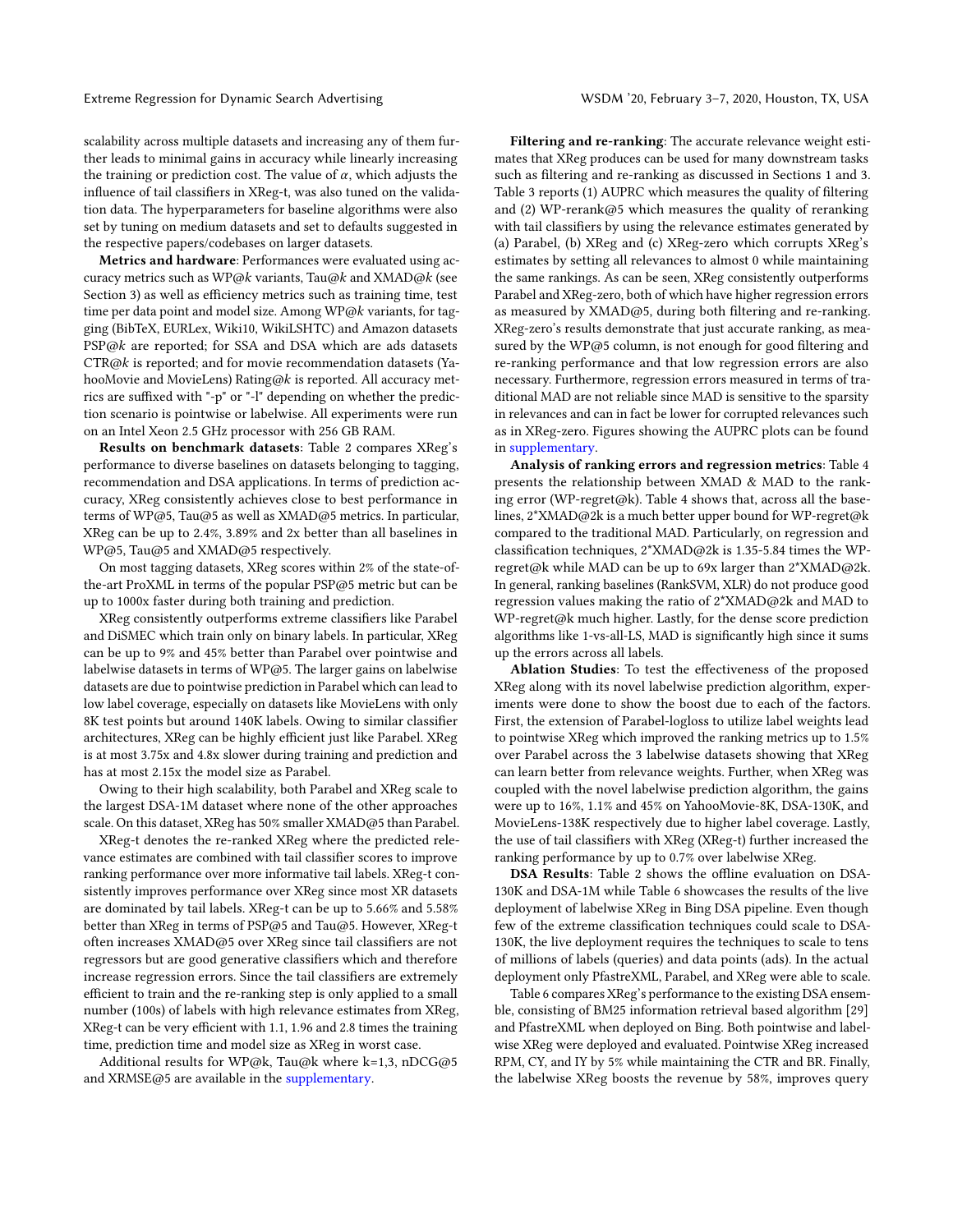<span id="page-7-0"></span>Table 3: XMAD@k is a better indicator of the filtering and re-ranking qualities than purely ranking metrics like WP@k or traditional regression metrics like MAD.

| Method    | <b>AUPRC</b> | WP-rerank-p<br>@5(%) | XMAD-p@5 | MAD   | WP-p<br>@5(%) | Method          | <b>AUPRC</b> | WP-rerank-l<br>@5(%) | $XMAD-p@5$ | MAD  | WP-1<br>@5(%) |
|-----------|--------------|----------------------|----------|-------|---------------|-----------------|--------------|----------------------|------------|------|---------------|
|           |              | EURLex-4K            |          |       |               | YahooMovie-8K   |              |                      |            |      |               |
| Parabel   | 0.092        | 49.67                | 0.4227   | 3.96  | 48.29         | Parabel         | 0.135        | 10.09                | 0.6283     | 6.39 | 9.72          |
| XReg      | 0.117        | 50.39                | 0.1849   | 1.22  | 49.72         | XReg            | 0.175        | 26.03                | 0.6248     | 6.78 | 25.85         |
| XReg-zero | 0.085        | 50.12                | 0.2255   | 1.21  |               | 49.72 XReg-zero | 0.076        | 25.93                | 0.6306     | 5.83 | 25.85         |
|           |              | Wiki10-31K           |          |       |               | $DSA-130K$      |              |                      |            |      |               |
| Parabel   | 0.036        | 21.14                | 0.7084   | 10.15 | 13.67         | Parabel         | 0.016        | 34.59                | 0.0890     | 0.88 | 33.97         |
| XReg      | 0.046        | 22.60                | 0.5716   | 6.01  |               | 16.94 XReg      | 0.035        | 36.32                | 0.0438     | 0.24 | 35.65         |
| XReg-zero | 0.036        | 19.20                | 0.5781   | 5.61  |               | 16.94 XReg-zero | 0.010        | 35.90                | 0.0402     | 0.20 | 35.65         |

<span id="page-7-1"></span>Table 4: Ranking regret at k is up to 69x more closely bounded by 2\*XMAD@2k compared to the traditional MAD as proposed in Section [3.](#page-2-0)  $k = 5$ , "-p": pointwise, "-l": labelwise and "-t": use of tail classifiers. Please refer to the text for details.

| Method        | WP-regret-p<br>@k | 2*XMAD-p<br>@2k | <b>MAD</b> | 2*XMAD-p@2k /<br>$WP$ -regret-l@k | MAD/<br>$WP$ -regret-p@k | Method        | WP-regret-l<br>@k | 2*XMAD-l<br>@2k | MAD           | 2*XMAD-l@2k /<br>WP-regret-l@k | MAD/<br>WP-regret-l@k |
|---------------|-------------------|-----------------|------------|-----------------------------------|--------------------------|---------------|-------------------|-----------------|---------------|--------------------------------|-----------------------|
|               |                   |                 | EURLex-4K  |                                   |                          |               |                   |                 | YahooMovie-8K |                                |                       |
| PfastreXML    | 0.1237            | 0.2481          | 1.8667     | 2.01                              | 15.09                    | PfastreXML    | 0.5665            | 0.8875          | 8.4893        | 1.57                           | 14.99                 |
| Parabel       | 0.1166            | 0.5696          | 3.9622     | 4.89                              | 33.98                    | Parabel       | 0.5693            | 0.8850          | 6.3913        | 1.55                           | 11.23                 |
| LEML          | 0.1527            | 0.2739          | 2.0779     | 1.79                              | 13.61                    | LEML          | 0.4933            | 0.9571          | 36.0738       | 1.94                           | 73.13                 |
| 1-vs-all-LS   | 0.1076            | 0.2468          | 2.696      | 2.29                              | 25.06                    | 1-vs-all-LS   | 0.4943            | 0.9288          | 47.1887       | 1.88                           | 95.47                 |
| RankSVM       | 0.1202            | 2.1303          | 37.7822    | 17.72                             | 314.33                   | RankSVM       | 0.4738            | 2.0235          | 76.6099       | 4.27                           | 161.69                |
| <b>DiSMEC</b> | 0.1107            | 0.5733          | 4.9883     | 5.18                              | 45.06                    | <b>DiSMEC</b> | 0.4760            | 0.9003          | 38.0254       | 1.89                           | 79.89                 |
| XReg          | 0.1134            | 0.2432          | 1.2284     | 2.14                              | 10.83                    | XLR           | 0.6013            | 1.0423          | 17.0795       | 1.73                           | 28.40                 |
| XReg-t        | 0.1119            | 0.3141          | 3.4887     | 2.81                              | 31.18                    | XReg          | 0.4676            | 0.8847          | 6.7809        | 1.89                           | 14.50                 |
|               |                   |                 | Wiki10-31K |                                   |                          | XReg-t        | 0.4664            | 0.8964          | 12.1071       | 1.92                           | 25.96                 |
| PfastreXML    | 0.4861            | 0.8862          | 9.3561     | 1.82                              | 19.25                    |               |                   |                 | $DSA-130K$    |                                |                       |
| Parabel       | 0.4990            | 1.1784          | 10.1523    | 2.36                              | 20.35                    | PfastreXML    | 0.0289            | 0.0500          | 0.3291        | 1.73                           | 11.39                 |
| LEML          | 0.5027            | 0.8886          | 25.5622    | 1.77                              | 50.85                    | Parabel       | 0.0266            | 0.1230          | 0.8827        | 4.62                           | 33.18                 |
| 1-vs-all-LS   | 0.4515            | 0.8492          | 34.1409    | 1.88                              | 75.62                    | <b>LEML</b>   | 0.0361            | 0.0486          | 0.2828        | 1.35                           | 7.83                  |
| RankSVM       | 0.4714            | 2.2960          | 75.4734    | 4.87                              | 160.10                   | <b>DiSMEC</b> | 0.0265            | 0.1547          | 4.0878        | 5.84                           | 154.26                |
| <b>DiSMEC</b> | 0.4878            | 1.1519          | 80.3084    | 2.36                              | 164.63                   | XLR           | 0.0402            | 0.9157          | 34.429        | 22.78                          | 856.44                |
| XReg          | 0.4802            | 0.8938          | 6.0104     | 1.86                              | 12.52                    | <b>XReg</b>   | 0.0259            | 0.0519          | 0.2482        | 2.00                           | 9.58                  |
| XReg-t        | 0.4475            | 0.8741          | 32.2013    | 1.95                              | 71.96                    | XReg-t        | 0.0256            | 0.0787          | 0.5862        | 3.07                           | 22.90                 |

Table 5: The ablation study of Parabel leading to per-label XReg-t which clearly outperforms its predecessors on ranking metrics.

| Method           | Rating-l@5<br>$($ %) | $AUC-I@5$<br>$( \% )$ | $CTR-I@5$<br>$(\%)$ | $AUC-I@5$<br>(%) | Rating-l@5<br>(%) | $AUC-I@5$<br>$(\%)$ |  |
|------------------|----------------------|-----------------------|---------------------|------------------|-------------------|---------------------|--|
|                  | YahooMovie-8K        |                       |                     | $DSA-130K$       | MovieLens-138K    |                     |  |
| Parabel-logloss  | 8.99                 | 32.00                 | 33.58               | 28.46            | 2.36              | 48.20               |  |
| Pointwise XReg   | 9.47                 | 34.00                 | 34.59               | 27.13            | 3.89              | 52.35               |  |
| Labelwise XReg   | 25.86                | 35.00                 | 35.66               | 28.51            | 48.94             | 66.99               |  |
| Labelwise XReg-t | 26.05                | 35.33                 | 36.32               | 28.45            | 49.29             | 67.36               |  |

<span id="page-7-2"></span>Table 6: XReg significantly improves query coverage and revenue over the existing ensemble for DSA on Bing. Note: RPM: Revenue Per Million impressions, Cov: Query Coverage, CY: Click Yield, IY: Impression Yield, BR: Bounce Rate

| Method         | Relative<br>RPM (%) | Cov(%)                   | Relative Relative Relative Relative<br>CY(%) | IY $(\%)$ | CTR (%) | Relative<br>BR(%) |
|----------------|---------------------|--------------------------|----------------------------------------------|-----------|---------|-------------------|
| Pointwise XReg | 106                 | $\overline{\phantom{a}}$ | 105                                          | 105       | 100     | 100               |
| Labelwise XReg | 158                 | 127                      | 148                                          | 150       | 98      | 100               |

coverage by 27% along with a 48% and 50% increase in click yield and impression yields at a cost of only 2% reduction in CTR.

# 6 CONCLUSIONS

This paper proposed a new learning paradigm called eXtreme Regression (XR) which provides a scalable solution to many real-world recommendation and ranking problems such as tagging, recommendation, DSA etc. XR involves learning to accurately predict the numerical relevance weights of an extremely large number of labels with respect to a data point. These weights not only induce an accurate ranking but are also useful for subsequent filtering and re-ranking steps. To effectively solve XR problems, this paper also develops a new evaluation metric called XMAD@k and a new algorithm called XReg. XReg consistently outperforms the state-of-the-art extreme classifiers as well as large-scale regressors and rankers in terms of ranking accuracies and efficiently scales to datasets with millions of data points and labels. Deployment of XReg on DSA in Bing resulted in a relative gain of 58% in revenue and 27% in query coverage.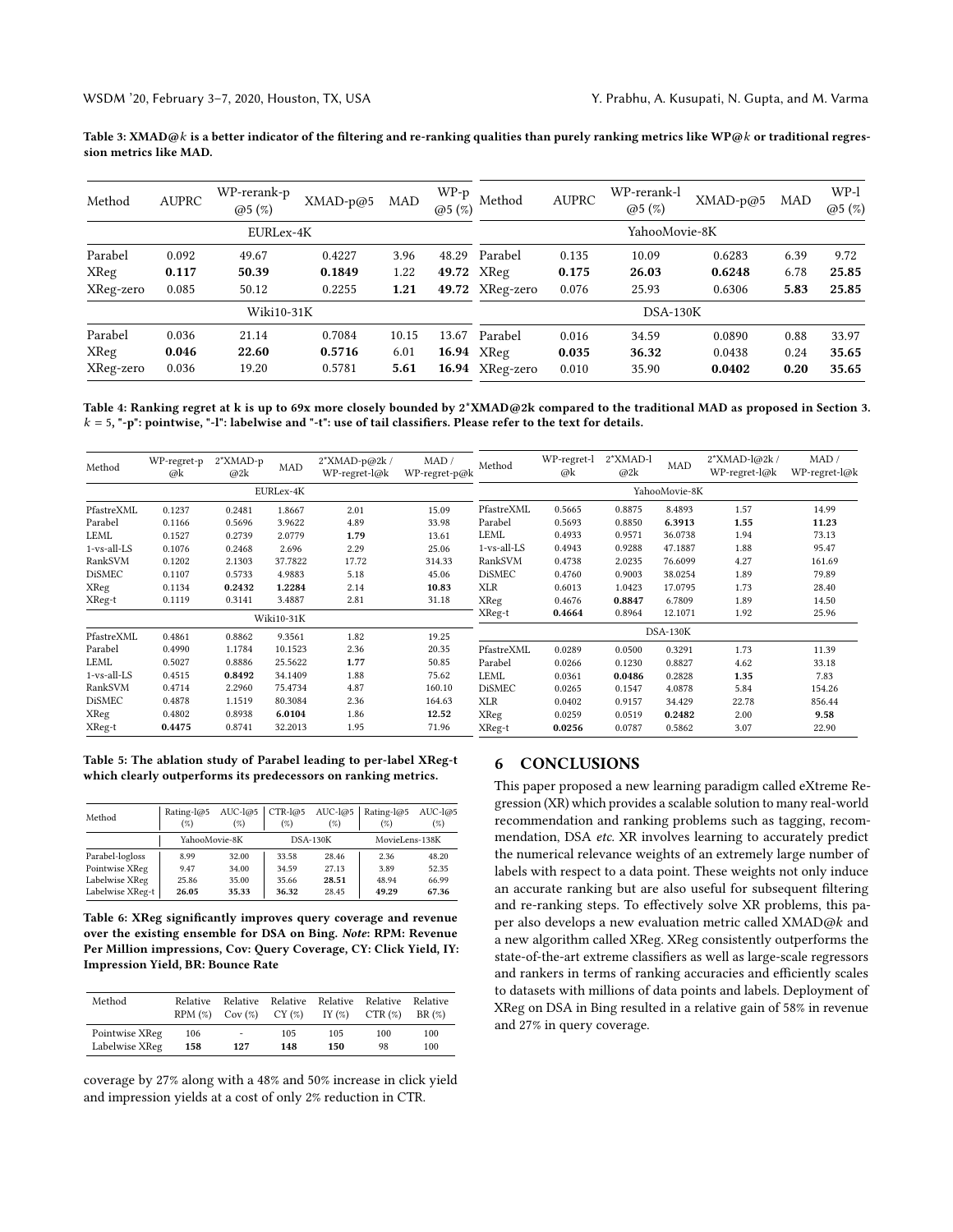Extreme Regression for Dynamic Search Advertising WSDM '20, February 3-7, 2020, Houston, TX, USA

# 7 ACKNOWLEDGEMENTS

We are grateful to Kunal Dahiya, Prateek Jain, Nagarajan Natarajan, Deepak Saini and Harsha Vardhan Simhadri for helpful discussions, feedback and computing resources.

#### REFERENCES

- <span id="page-8-0"></span>[1] [n. d.]. Code and datasets for XReg. [http://manikvarma.org/code/XReg/download.](http://manikvarma.org/code/XReg/download.html) [html](http://manikvarma.org/code/XReg/download.html)
- <span id="page-8-64"></span>[2] [n. d.]. MovieLens 20M Dataset. [https://grouplens.org/datasets/movielens/20m/.](https://grouplens.org/datasets/movielens/20m/)
- <span id="page-8-63"></span>[3] [n. d.]. Yahoo! Movies User Ratings and Descriptive Content Information, v.1.0. [https://webscope.sandbox.yahoo.com/catalog.php?datatype=r.](https://webscope.sandbox.yahoo.com/catalog.php?datatype=r)
- <span id="page-8-2"></span>[4] R. Agrawal, A. Gupta, Y. Prabhu, and M. Varma. 2013. Multi-label learning with millions of labels: Recommending advertiser bid phrases for web pages. In WWW.
- <span id="page-8-18"></span>[5] R. Babbar and B. Schölkopf. 2017. Dismec: Distributed sparse machines for extreme multi-label classification. In WSDM.
- <span id="page-8-19"></span>[6] R. Babbar and B. Schölkopf. 2018. Adversarial Extreme Multi-label Classification. arXiv preprint arXiv:1803.01570 (2018).
- <span id="page-8-29"></span>[7] R. Bekkerman, M. Bilenko, and J. Langford. 2011. Scaling up machine learning: Parallel and distributed approaches. Cambridge University Press.
- <span id="page-8-61"></span>[8] K. Bhatia, K. Dahiya, H. Jain, Y. Prabhu, and M. Varma. 2019. The Extreme Classification Repository: Multi-label Datasets & Code. [http://manikvarma.org/](http://manikvarma.org/downloads/XC/XMLRepository.html) [downloads/XC/XMLRepository.html](http://manikvarma.org/downloads/XC/XMLRepository.html)
- <span id="page-8-8"></span>[9] K. Bhatia, H. Jain, P. Kar, M. Varma, and P. Jain. 2015. Sparse Local Embeddings for Extreme Multi-label Classification. In NeurIPS.
- <span id="page-8-34"></span>[10] T. Chai and R. R. Draxler. 2014. Root mean square error (RMSE) or mean absolute error (MAE).
- <span id="page-8-9"></span>[11] Y. Chen and H. Lin. 2012. Feature-aware label space dimension reduction for multi-label classification. In NeurIPS.
- <span id="page-8-35"></span>[12] Minhao Cheng, Ian Davidson, and Cho-Jui Hsieh. 2018. Extreme Learning to Rank via Low Rank Assumption. In ICML.
- <span id="page-8-54"></span>[13] Y. Choi, M. Fontoura, E. Gabrilovich, V. Josifovski, M. R. Mediano, and B. Pang. 2010. Using landing pages for sponsored search ad selection. In WWW.
- <span id="page-8-10"></span>[14] M. Cissé, N. Usunier, T. Artières, and P. Gallinari. 2013. Robust Bloom Filters for Large MultiLabel Classification Tasks. In NeurIPS.
- <span id="page-8-67"></span>[15] K. Dembczyński, W. Kotłowski, W. Waegeman, R. Busa-Fekete, and E. Hüllermeier. 2016. Consistency of Probabilistic Classifier Trees. In Machine Learning and Knowledge Discovery in Databases.
- <span id="page-8-36"></span>[16] C. Dhanjal, R. Gaudel, and S. Clémençon. 2015. Collaborative filtering with localised ranking. In AAAI.
- <span id="page-8-30"></span>[17] J Engel. 1988. Polytomous logistic regression. Statistica Neerlandica (1988).
- <span id="page-8-59"></span>[18] R. E. Fan, K. W. Chang, C. J. Hsieh, X. R. Wang, and C. J. Lin. 2008. LIBLINEAR: A library for large linear classification. JMLR (2008).
- <span id="page-8-11"></span>[19] C. Guo, A. Mousavi, X. Wu, D. N. Holtmann-Rice, S. Kale, S. Reddi, and S. Kumar. 2019. Breaking the Glass Ceiling for Embedding-Based Classifiers for Large Output Spaces. In NeurIPS.
- <span id="page-8-65"></span>[20] F. Maxwell Harper and Joseph A. Konstan. 2015. The MovieLens Datasets: History and Context. ACM Trans. Interact. Intell. Syst. (2015), 19:1–19:19.
- <span id="page-8-45"></span>[21] R. Herbrich, T. Graepel, and K. Obermayer. 1999. Support vector learning for ordinal regression. (1999).
- <span id="page-8-12"></span>[22] D. Hsu, S. Kakade, J. Langford, and T. Zhang. 2009. Multi-Label Prediction via Compressed Sensing. In NeurIPS.
- <span id="page-8-37"></span>J. Hu and P. Li. 2018. Collaborative Multi-objective Ranking. In PCIKM.
- <span id="page-8-52"></span>[24] P. S. Huang, X. He, J. Gao, L. Deng, A. Acero, and L. P. Heck. 2013. Learning deep structured semantic models for web search using clickthrough data. In CIKM.
- <span id="page-8-20"></span>[25] H. Jain, V. Balasubramanian, B. Chunduri, and M. Varma. 2019. Slice: Scalable Linear Extreme Classifiers trained on 100 Million Labels for Related Searches. In WSDM.
- <span id="page-8-3"></span>[26] H. Jain, Y. Prabhu, and M. Varma. 2016. Extreme Multi-label Loss Functions for Recommendation, Tagging, Ranking and Other Missing Label Applications. In KDD.
- <span id="page-8-46"></span>[27] K. Järvelin and J. Kekäläinen. 2002. Cumulated gain-based evaluation of IR techniques. ACM Transactions on Information Systems (TOIS) 20, 4 (2002).
- <span id="page-8-4"></span>[28] K. Jasinska, K. Dembczynski, R. Busa-Fekete, K. Pfannschmidt, T. Klerx, and E. Hüllermeier. 2016. Extreme F-measure Maximization Using Sparse Probability Estimates. In ICML.
- <span id="page-8-50"></span>[29] K. S. Jones, S. Walker, and S. E. Robertson. 2000. A probabilistic model of information retrieval: development and comparative experiments. Inf. Process. Manage. (2000).
- <span id="page-8-68"></span>[30] S. M. Kakade, K. Sridharan, and A. Tewari. 2009. On the complexity of linear prediction: Risk bounds, margin bounds, and regularization. In NeurIPS.
- <span id="page-8-47"></span><span id="page-8-33"></span>M. G. Kendall. 1938. A new measure of rank correlation. Biometrika 30 (1938). [32] D. Kocev, C. Vens, J. Struyf, and S. Dzeroski. 2007. Ensembles of multi-objective decision trees. In ECML.
- <span id="page-8-58"></span>[33] Solomon Kullback and Richard A Leibler. 1951. On information and sufficiency. The annals of mathematical statistics 22, 1 (1951), 79–86.
- <span id="page-8-21"></span>[34] A. Kusupati, M. Singh, K. Bhatia, A. Kumar, P. Jain, and M. Varma. 2018. Fast-GRNN: A Fast, Accurate, Stable and Tiny Kilobyte Sized Gated Recurrent Neural Network.. In NeurIPS.
- <span id="page-8-38"></span>[35] C. Lee and C. Lin. 2014. Large-scale linear ranksvm. Neural computation 26, 4 (2014), 781–817.
- <span id="page-8-39"></span>[36] J. Lee, S. Bengio, S. Kim, G. Lebanon, and Y. Singer. 2014. Local collaborative ranking. In WWW.
- <span id="page-8-13"></span>[37] Z. Lin, G. Ding, M. Hu, and J. Wang. 2014. Multi-label Classification via Featureaware Implicit Label Space Encoding. In ICML.
- <span id="page-8-22"></span>[38] J. Liu, W. Chang, Y. Wu, and Y. Yang. 2017. Deep Learning for Extreme Multi-label Text Classification. In SIGIR.
- <span id="page-8-66"></span>[39] J. McAuley and J. Leskovec. 2013. Hidden factors and hidden topics: understanding rating dimensions with review text. In RecSys. [40] E. L. Mencia and J. Fürnkranz. 2008. Efficient pairwise multilabel classification
- <span id="page-8-60"></span>for large-scale problems in the legal domain. In ECML.
- <span id="page-8-14"></span>[41] P. Mineiro and N. Karampatziakis. 2015. Fast Label Embeddings for Extremely Large Output Spaces. In ECML.
- <span id="page-8-23"></span>[42] A. Niculescu-Mizil and E. Abbasnejad. 2017. Label 's for Large Scale Multilabel Classification. In AISTATS.
- <span id="page-8-40"></span>[43] D. Park, J. Neeman, J. Zhang, S. Sanghavi, and I. S. Dhillon. 2015. Preference completion: Large-scale collaborative ranking from pairwise comparisons. In ICML.
- <span id="page-8-62"></span>[44] I. Partalas, A. Kosmopoulos, N. Baskiotis, T. Artières, G. Paliouras, É. Gaussier, I. Androutsopoulos, M. R. Amini, and P. Gallinari. 2015. LSHTC: A Benchmark for Large-Scale Text Classification. (2015).<http://arxiv.org/abs/1503.08581>
- <span id="page-8-5"></span>[45] Y. Prabhu, A. Kag, S. Gopinath, K. Dahiya, S. Harsola, R. Agrawal, and M. Varma. 2018. Extreme multi-label learning with label features for warm-start tagging, ranking and recommendation. In WSDM.
- <span id="page-8-1"></span>[46] Y. Prabhu, A. Kag, S. Harsola, R. Agrawal, and M. Varma. 2018. Parabel: Partitioned label trees for extreme classification with application to dynamic search advertising. In WWW.
- <span id="page-8-6"></span>[47] Y. Prabhu and M. Varma. 2014. FastXML: A fast, accurate and stable tree-classifier for extreme multi-label learning. In KDD.
- <span id="page-8-41"></span>[48] B. Pradel, N. Usunier, and P. Gallinari. 2012. Ranking With Non-Random Missing Ratings: Influence Of Popularity And Positivity on Evaluation Metrics. In RecSys.
- <span id="page-8-55"></span>[49] S. Ravi, A. Z. Broder, E. Gabrilovich, V. Josifovski, S. Pandey, and B. Pang. 2010. Automatic generation of bid phrases for online advertising. In WSDM.
- <span id="page-8-42"></span>[50] D. Sculley. 2009. Large scale learning to rank. (2009).
- <span id="page-8-53"></span>[51] Y. Shen, X. He, J. Gao, L. Deng, and G. Mesnil. 2014. Learning semantic representations using convolutional neural networks for web search. In WWW.
- <span id="page-8-7"></span>[52] S. Si, H. Zhang, S. S. Keerthi, D. Mahajan, I. S. Dhillon, and C. J. Hsieh. 2017. Gradient Boosted Decision Trees for High Dimensional Sparse Output. In ICML.
- <span id="page-8-31"></span>[53] A. J. Smola and B. Schölkopf. 2004. A tutorial on support vector regression. Statistics and computing (2004).
- <span id="page-8-15"></span>[54] Y. Tagami. 2017. AnnexML: Approximate Nearest Neighbor Search for Extreme Multi-label Classification. In KDD.
- <span id="page-8-48"></span>[55] Y. Wang, L. Wang, Y. Li, D. He, and T. Liu. 2013. A theoretical analysis of NDCG type ranking measures. In COLT.
- <span id="page-8-32"></span>[56] G. S. Watson et al. 1967. Linear least squares regression. The Annals of Mathematical Statistics 38, 6 (1967), 1679–1699.
- <span id="page-8-51"></span>[57] X. Wei and W. B. Croft. 2006. LDA-based document models for ad-hoc retrieval. In SIGIR.
- <span id="page-8-16"></span>[58] J. Weston, S. Bengio, and N. Usunier. 2011. Wsabie: Scaling Up To Large Vocabulary Image Annotation. In IJCAI.
- <span id="page-8-24"></span>[59] J. Weston, A. Makadia, and H. Yee. 2013. Label Partitioning For Sublinear Ranking. In ICML.
- <span id="page-8-43"></span>[60] L. Wu, C. Hsieh, and J. Sharpnack. 2018. SQL-Rank: A Listwise Approach to Collaborative Ranking. In ICML.
- <span id="page-8-17"></span>[61] C. Xu, D. Tao, and C. Xu. 2016. Robust Extreme Multi-label Learning. In KDD.
- <span id="page-8-25"></span>[62] I. E. H. Yen, X. Huang, W. Dai, P. Ravikumar, I. Dhillon, and E. Xing. 2017. PPDsparse: A Parallel Primal-Dual Sparse Method for Extreme Classification. In KDD.
- <span id="page-8-26"></span>[63] I. E. H. Yen, X. Huang, P. Ravikumar, K. Zhong, and I. S. Dhillon. 2016. PD-Sparse: A primal and dual sparse approach to extreme multiclass and multilabel classification. In ICML.
- <span id="page-8-56"></span>[64] W. T. Yih, J. Goodman, and V. R. Carvalho. 2006. Finding advertising keywords on web pages. In WWW.
- <span id="page-8-44"></span>[65] D. Yin, Y. Hu, J. Tang, T. Daly, M. Zhou, Hua Ouyang, Jianhui Chen, Changsung Kang, H. Deng, C. Nobata, et al. 2016. Ranking relevance in yahoo search. In PKDD.
- <span id="page-8-27"></span>[66] R. You, Z. Zhang, Z. Wang, S. Dai, H. Mamitsuka, and S. Zhu. 2019. AttentionXML: Label Tree-based Attention-Aware Deep Model for High-Performance Extreme Multi-Label Text Classification. In NeurIPS.
- <span id="page-8-28"></span>[67] H. F. Yu, P. Jain, P. Kar, and I. S. Dhillon. 2014. Large-scale Multi-label Learning with Missing Labels. In ICML.
- <span id="page-8-57"></span>[68] W. Zhang, D. Wang, G. Xue, and H. Zha. 2012. Advertising Keywords Recommendation for Short-Text Web Pages Using Wikipedia. ACM TIST (2012).
- <span id="page-8-49"></span>[69] M. Zhu. 2004. Recall, Precision and Average Precision.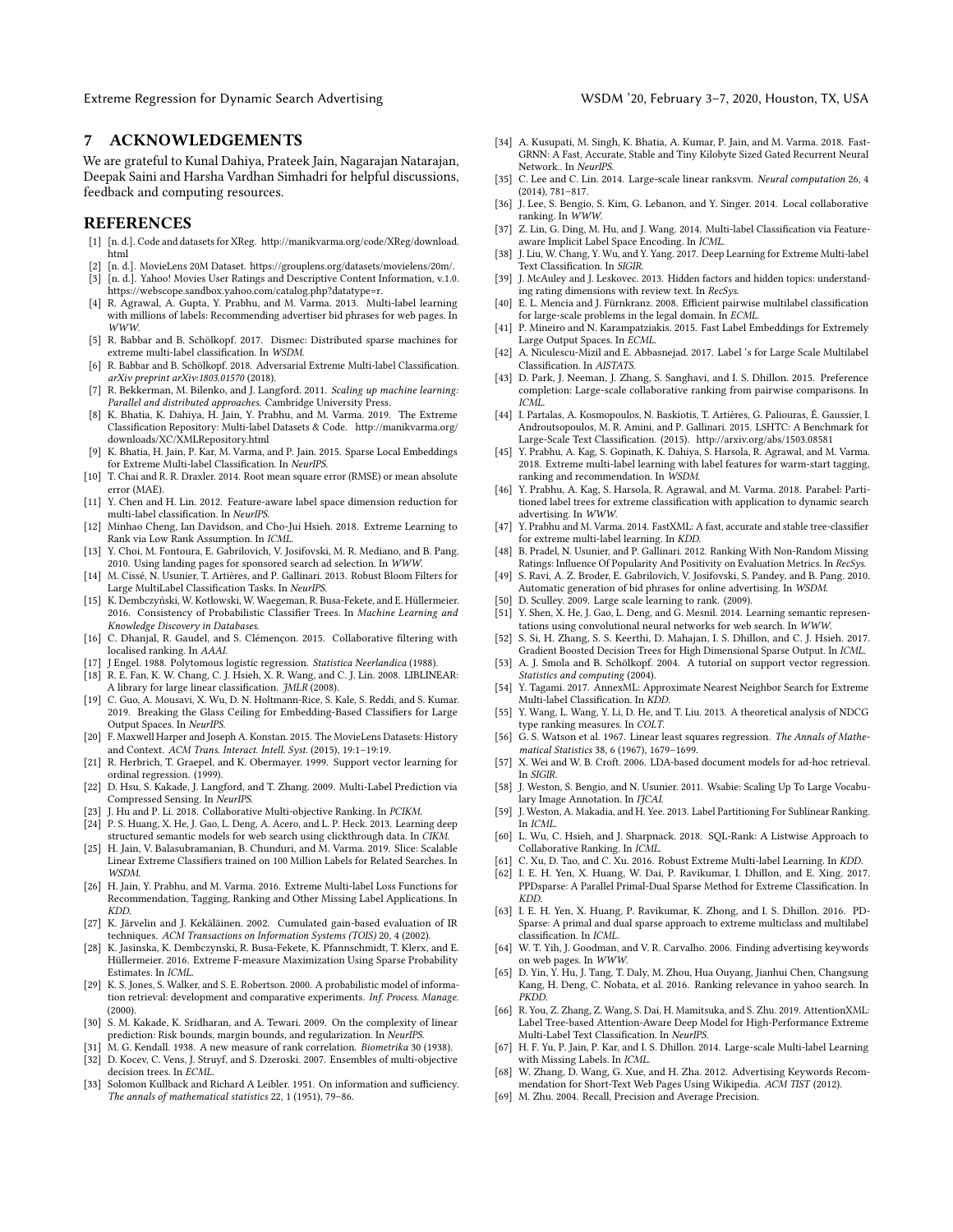WSDM '20, February 3–7, 2020, Houston, TX, USA Y. Prabhu, A. Kusupati, N. Gupta, and M. Varma

Algorithm 1 XReg Labelwise Prediction

Input: Test data points  $\{x_i\}_{i=1}^M$ Trained tree  ${\cal T}$ Required no. of most relevant test points per label N Fraction of test points relevant for each node  ${frac(n)}_{n=1}^{|nodes(\mathcal{T})|}$  $\mathcal{O}(n)$   $\}_{n=1}$ <br>Multiplicative factor  $F$  #  $F * frac(n)$  most relevant test points are passed down to node  $\boldsymbol{n}$ Output: Predicted test points for each label  $\{pred(l)\}_{l=1}^{L}$ alize: Initialize:  $points(1) \leftarrow \{1, \cdots, M\}$  #  $points(n)$  is set of test points passed to node n<br>  $\hat{z}_{i1} = 1.0 \ \forall i \in \{1, \cdots, M\}$  # All test points visit the root node with  $\hat{z}_{i1} = 1.0 \,\forall i \in \{1, \cdots, M\}$ probability 1 for  $n \in \{1, \cdots, |nodes(\mathcal{T})|\}$  do # Breadth-first exploration of the tree if  $n \in internalnodes(\mathcal{T})$  then for  $n' \in children(n)$  do  $#$  Iterate over children nodes of  $n$ for  $i \in points(n)$  do  $\hat{z}_{in'} \leftarrow \hat{z}_{in} * Sigmoid(\mathbf{w}_{n'}^{\top} \mathbf{x}_i) * sigmoid(x) = \frac{1}{1 + \exp(-x)}$ end for  $points(n') \leftarrow \text{RETAIN TOP}({\{\hat{z}_{in'}\}_{i \in points(n)}, F \ast})$  $frac(n')$ end for **else if**  $n \in leaf nodes(\mathcal{T})$  **then**<br>**for**  $l \in labels(n)$  **do** # Iterate over labels in leaf node *n* for  $l \in labels(n)$  do for  $i \in points(n)$  do  $\hat{y}_{i}$ i ←  $\hat{z}_{in}$  \* Sigmoid( $\mathbf{w}_i$ ⊤x<sub>i</sub>) end for pred(l) ← RETAIN TOP( $\{\hat{y}_{il}\}_{i \in points(n)}, N$ ) end for end if

end for

Note: In case there are multiple trees in ensemble, the probability predictions estimated by all trees are averaged for a each test point, label pair and top  $N$  test points are outputted for each label

return  $\{pred(l)\}_{l=1}^{L}$ 

**procedure** RETAIN TOP( ${s_i}_{i=1}^I$ , N) **cedure** RETAIN TOP({S*i}*<sup>7</sup><sub>i=1</sub></sub>, *N*)<br>  $R$  ← argsort({ $s_i$ }<sup>*I*</sup><sub>i=1</sub>, comparator ←  $s_{i_1} > s_{i_2}$ <br>
oints in decreasing order of node or label probabilities ) # Sort the test points in decreasing order of node or label probabilities  $\mathcal{B} \leftarrow \{R[1], ..., R[N]\}$ return B end procedure

## A THEOREMS AND PROOFS

Lemma A.1. Given any true and predicted relevance weight vectors  $y, \hat{y} \in [0, \infty)^L$ , the following inequality hold true:

$$
0 \le \frac{M}{2} \le \text{XMAD}\text{@2k}(\hat{\mathbf{y}}_i, \mathbf{y}_i) \le \text{XRMSE}\text{@2k}(\hat{\mathbf{y}}_i, \mathbf{y}_i) \tag{7}
$$

with, 
$$
M = max(Ranking-error@k, Regression-error@k)
$$
 (8)

PROOF. The ranking and regression errors are defined as follows

Ranking-error@
$$
k(\hat{\mathbf{y}}_i, \mathbf{y}_i) = \frac{1}{k} \sum_{l \in S(\mathbf{y}_i, k)} y_{il} - \frac{1}{k} \sum_{l \in S(\hat{\mathbf{y}}_i, k)} y_{il}
$$
 (9)  
Regression-error@ $k(\hat{\mathbf{y}}_i, \mathbf{y}_i) = \frac{1}{k} \sum_{l \in S(\hat{\mathbf{y}}_i, k)} |\hat{y}_{il} - y_{il}|$  (10)

Since  $S(y_i, k)$  picks the k largest values of  $y_{il}$ , Ranking-error $@k(\hat{y}_i, y_i) \ge 0$  always Due to summation over only non-negative values. Regression-0 always. Due to summation over only non-negative values, Regressionerror@k( $\hat{y}_i, y_i$ )  $\geq 0$  always too, which together establish the inequality  $0 \leq \frac{M}{2}$ .

Now, let's prove that  $\frac{M}{2} \leq \text{NMAD@2k}(\hat{y}, y)$ . First, we begin by showing that Ranking-error $\mathcal{Q}_k(\hat{y}_i, y_i) \leq 2X\text{MAD}\mathcal{Q}_k(\hat{y}, y)$ . With-<br>out loss of generality, let's assume that the sets  $S(y_i, k)$  and  $S(\hat{y}, k)$ . out loss of generality, let's assume that the sets  $S(y_i, k)$  and  $S(\hat{y}_i, k)$ are non-overlapping. In the contrary case, the same arguments can be applied to another predicted set  $S'$  created by replacing the overlapping labels in  $S(\hat{v} \cdot k)$  with different labels baying smaller overlapping labels in  $S(\hat{y}_i, k)$  with different labels having smaller  $\hat{y}_{il}$  values. Thus bounding ranking error on S' will also bound it on  $S(\hat{y}_i, k)$ . Now,

$$
\frac{1}{k} \sum_{l \in S(y_i, k)} y_{il} - \frac{1}{k} \sum_{l \in S(\hat{y}_i, k)} y_{il} \tag{11}
$$

$$
\leq \frac{1}{k} \sum_{l \in S(y_i, k)} y_{il} - \frac{1}{k} \sum_{l \in S(\hat{y}_i, k)} y_{il} + \frac{1}{k} \sum_{l \in S(\hat{y}_i, k)} \hat{y}_{il} - \frac{1}{k} \sum_{l \in S(y_i, k)} \hat{y}_{il}
$$
(12)

$$
\leq \frac{1}{k} \sum_{l \in S(y_i, k)} e_{il} + \frac{1}{k} \sum_{l \in S(\hat{y}_i, k)} e_{il} \text{ where, } e_{il} = |y_{il} - \hat{y}_{il}| \qquad (13)
$$

$$
\leq \frac{1}{k} \sum_{l \in S(\mathbf{e}_l, 2k)} e_{il} \tag{14}
$$

$$
= 2\text{MAD} \textcircled{g2}k(\hat{\mathbf{y}}, \mathbf{y}) \tag{15}
$$

Bounding the regression error is quite straightforward, hence we skip the proof here.

Finally, the XMAD@2 $k(\hat{y}_i, y_i) \leq$  XRMSE@2 $k(\hat{y}_i, y_i)$  property<br>lows by using Jansen's inequality on the square function which follows by using Jensen's inequality on the square function which is concave.

THEOREM A.2. Given that  $y_l = \prod_{h=1}^H z_{lh}$  and  $\hat{y}_l = \prod_{h=1}^H \hat{z}_{lh}$  and  $\hat{z}_{lh}$  and  $\hat{z}_{lm}$ THEOREM A.2. Given that  $y_l = \prod_{i=1}^{k} z_{lh}$  and  $y_l = \prod_{i=1}^{k} z_{lh}$  and  $y_l$ 

<span id="page-9-1"></span>
$$
D_{KL}(y_l||\hat{y}_l) \le \sum_{h=1}^{H} s_{lh} D_{KL}(z_{lh}||\hat{z}_{lh}) \text{ where } s_{lh} = \prod_{\tilde{h}=1}^{h} z_{l(\tilde{h}-1)} \tag{16}
$$

Proof. We assume that  $0 \log \frac{\theta}{p} = 0$  where  $0 \le p \le 1$ . We also use the unvisited node assumption in Parabel,  $\mathbb{P}(z_{lh} = 0 | z_{l(h-1)} = 0) = 1$  which means that a child of an unvisited node is never 0) = 1, which means that a child of an unvisited node is never visited.

Let  $I_{y_l} \in \{0, 1\}$  be the probabilistic variable which says whether  $\text{rel } i$  is relevant to a data point in reference  $i \in \mathbb{P}(I_1 - 1) - u_l$  and label *l* is relevant to a data point in reference, *i.e.*  $\mathbb{P}(I_{u_l} = 1) = y_l$  and  $\mathbb{P}(I_{y_l} = 0) = 1 - y_l$ . Similarly let  $I_{z_l h} \in \{0, 1\}$  be the probabilistic variable which save whether the data point visits node  $n_i$ , or not variable which says whether the data point visits node  $n_{lh}$  or not, *i.e.*  $\mathbb{P}(I_{z_{1h}} = 1) = z_{1h}$  and  $\mathbb{P}(I_{z_{1h}} = 0) = 1 - z_{1h}$ .

<span id="page-9-0"></span>Now, since the relevance of label  $l$  to a data point is equivalent whether the label path is traversed in the tree by the data point:  $y_l = z_{lH}$  and  $\mathbb{P}(I_{y_l}) = \mathbb{P}(I_{z_{lH}}, \dots, I_{z_{l1}})$  hold true.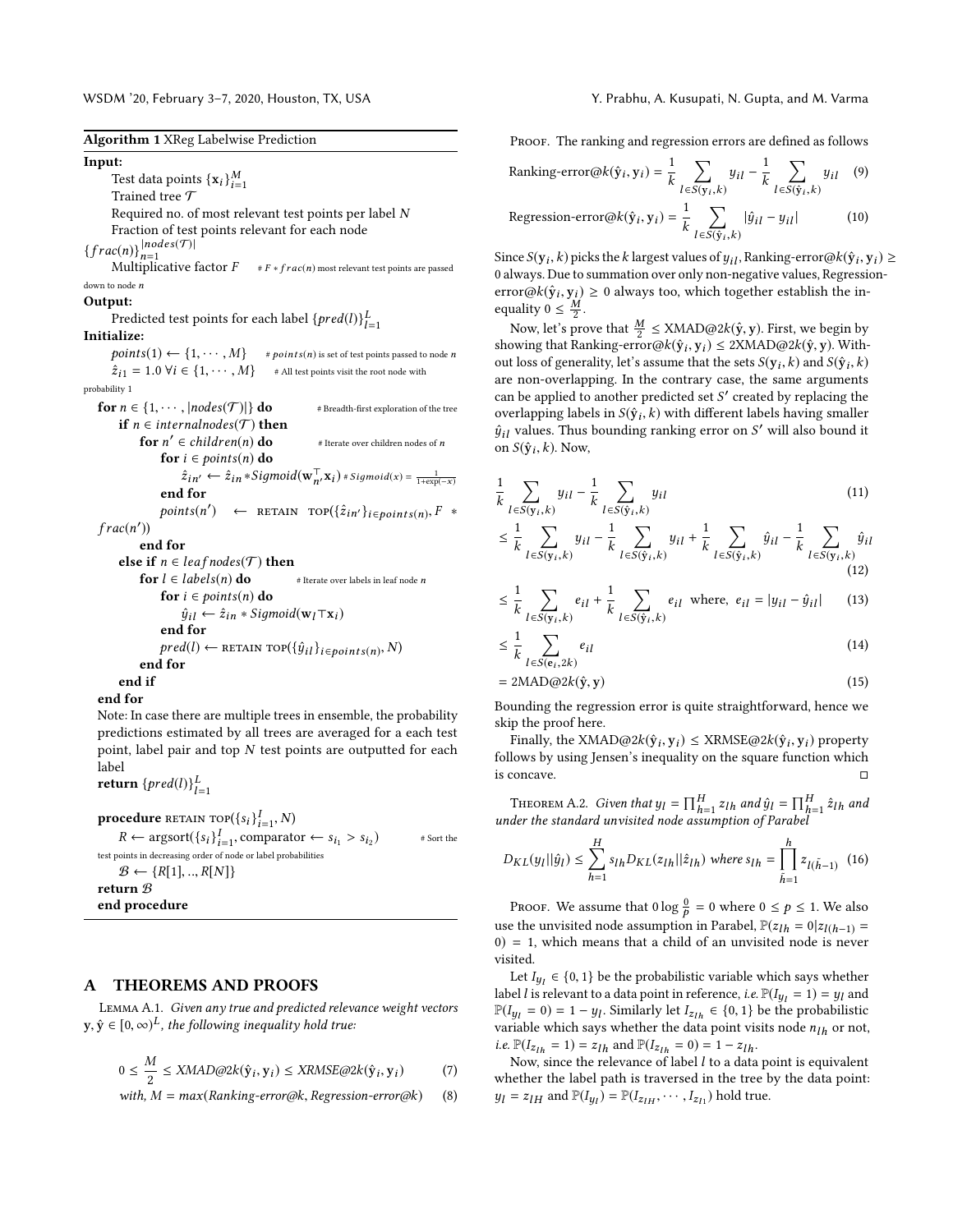Table 7: XReg has the best or close to the best ranking and regression performance across all the datasets compared to state-of-the-art extreme classifiers and large-scale regressors and rankers. Re-ranking with tail classifiers (XReg-t) further improves the accuracies. PSP@k, CTR@k and Rating@k are variants of WP@k as discussed in Section [3.](#page-2-0) "-p": pointwise, "-l": labelwise.

| Method        | $PSP-p@1$ | $PSP-p@3$ | Tau-p $@1$            | Tau-p@3 | $nDCG-p@5$ | XRMSE-p@5 |  |  |  |  |
|---------------|-----------|-----------|-----------------------|---------|------------|-----------|--|--|--|--|
|               | (%)       | (%)       | $(\%)$                | $(\%)$  | (%)        |           |  |  |  |  |
|               |           |           | <b>BibTex</b>         |         |            |           |  |  |  |  |
| PfastreXML    | 52.43     | 53.41     | 41.31                 | 48.36   | 56.41      | 0.3813    |  |  |  |  |
| Parabel       | 50.88     | 52.42     | 36.57                 | 46.28   | 54.58      | 0.4104    |  |  |  |  |
| LEML          | 51.30     | 52.17     | 39.32                 | 47.31   | 54.10      | 0.3935    |  |  |  |  |
| 1-vs-all-LS   | 53.50     | 55.10     | 39.91                 | 49.31   | 57.30      | 0.3834    |  |  |  |  |
| RankSVM       | 49.31     | 51.79     | 39.22                 | 47.07   | 54.97      | 0.7228    |  |  |  |  |
| <b>DiSMEC</b> | 50.88     | 52.52     | 36.66                 | 46.34   | 54.54      | 0.4104    |  |  |  |  |
| ProXML        | 50.10     | 52.00     | ÷,                    | ÷,      | ÷,         | ÷,        |  |  |  |  |
| XReg          | 49.66     | 52.66     | 38.48                 | 47.09   | 54.98      | 0.3958    |  |  |  |  |
| XReg-t        | 49.86     | 53.04     | 38.68                 | 47.33   | 55.14      | 0.3805    |  |  |  |  |
| EURLex-4k     |           |           |                       |         |            |           |  |  |  |  |
| PfastreXML    | 40.16     | 43.07     | 46.97                 | 46.50   | 43.64      | 0.2188    |  |  |  |  |
| Parabel       | 36.36     | 44.04     | 40.96                 | 46.03   | 44.78      | 0.4673    |  |  |  |  |
| <b>LEML</b>   | 27.20     | 30.15     | 30.47                 | 33.62   | 30.73      | 0.2406    |  |  |  |  |
| 1-vs-all-LS   | 47.02     | 50.85     | 54.12                 | 52.45   | 50.82      | 0.2006    |  |  |  |  |
| RankSVM       | 39.52     | 43.82     | 51.23                 | 49.79   | 44.49      | 1.2093    |  |  |  |  |
| <b>DiSMEC</b> | 37.58     | 45.92     | 42.32                 | 47.56   | 46.73      | 0.4771    |  |  |  |  |
| ProXML        | 45.20     | 48.50     | ÷                     | ÷,      | ÷          |           |  |  |  |  |
| XReg          | 44.00     | 47.44     | 51.69                 | 50.51   | 47.99      | 0.2127    |  |  |  |  |
| XReg-t        | 45.23     | 48.51     | 53.06                 | 51.59   | 48.89      | 0.2338    |  |  |  |  |
|               |           |           | Wiki10-31K            |         |            |           |  |  |  |  |
| PfastreXML    | 12.94     | 14.80     | 11.93                 | 17.53   | 15.13      | 0.5925    |  |  |  |  |
| Parabel       | 11.66     | 12.73     | 13.36                 | 17.18   | 13.13      | 0.7201    |  |  |  |  |
| <b>LEML</b>   | 11.25     | 12.38     | 15.29                 | 18.40   | 12.58      | 0.5938    |  |  |  |  |
| 1-vs-all-LS   | 26.78     | 23.06     | 36.59                 | 29.50   | 23.01      | 0.5691    |  |  |  |  |
| RankSVM       | 21.06     | 18.99     | 32.63                 | 27.58   | 19.05      | 1.2279    |  |  |  |  |
| <b>DiSMEC</b> | 11.91     | 14.09     | 14.41                 | 19.47   | 14.63      | 0.7140    |  |  |  |  |
| XReg          | 17.33     | 16.73     | 26.76                 | 25.01   | 16.98      | 0.5931    |  |  |  |  |
| XReg-t        | 25.92     | 23.56     | 38.72                 | 33.09   | 23.40      | 0.5722    |  |  |  |  |
|               |           |           | <b>WikiLSHTC-325K</b> |         |            |           |  |  |  |  |
| PfastreXML    | 25.67     | 26.57     | 31.11                 | 34.15   | 27.09      | 0.1922    |  |  |  |  |
| Parabel       | 26.71     | 33.16     | 28.05                 | 36.99   | 33.48      | 0.3130    |  |  |  |  |
| <b>DiSMEC</b> | 29.10     | 35.60     | $\frac{1}{2}$         | ÷,      | ÷,         | ÷,        |  |  |  |  |
| ProXML        | 34.80     | 37.70     | L,                    | ä,      | L.         | L,        |  |  |  |  |
| XReg          | 32.36     | 34.36     | 36.59                 | 39.10   | 35.13      | 0.1877    |  |  |  |  |
| XReg-t        | 36.85     | 37.98     | 41.41                 | 41.96   | 38.87      | 0.3241    |  |  |  |  |
|               |           |           | Amazon-670K           |         |            |           |  |  |  |  |
| PfastreXML    | 24.52     | 26.65     | 28.18                 | 29.30   | 27.36      | 0.4356    |  |  |  |  |
| Parabel       | 25.43     | 29.45     | 20.54                 | 26.56   | 30.72      | 0.4640    |  |  |  |  |
| <b>DiSMEC</b> | 25.82     | 30.20     | 20.40                 | 26.77   | 31.89      | 0.4582    |  |  |  |  |
| ProXML        | 30.80     | 32.80     | ÷,                    | ٠       | ÷,         | ÷,        |  |  |  |  |
| XReg          | 29.12     | 31.19     | 31.69                 | 32.63   | 32.01      | 0.4189    |  |  |  |  |
| XReg-t        | 31.16     | 32.71     | 33.83                 | 34.28   | 33.34      | 0.4639    |  |  |  |  |

| Method         | $CTR-p@1$  | $CTR-p@3$       | Tau-p $@1$ | Tau-p $@3$ | nDCG-p@5 | XRMSE-p@5 |  |  |  |  |
|----------------|------------|-----------------|------------|------------|----------|-----------|--|--|--|--|
|                | (%)        | (%)             | (%)        | (%)        | (%)      |           |  |  |  |  |
|                |            | <b>SSA-130K</b> |            |            |          |           |  |  |  |  |
| PfastreXML     | 21.34      | 25.24           | 22.33      | 23.1       | 25.56    | 0.0817    |  |  |  |  |
| Parabel        | 21.95      | 28.87           | 26.98      | 28.83      | 29.22    | 0.1636    |  |  |  |  |
| LEML           | 3.79       | 5.11            | 7.2        | 7.61       | 5.50     | 0.0835    |  |  |  |  |
| RankSVM        | 8.92       | 10.96           | 13.14      | 13.74      | 11.51    | 2.7945    |  |  |  |  |
| <b>DiSMEC</b>  | 21.36      | 28.41           | 25.68      | 27.64      | 28.85    | 0.1746    |  |  |  |  |
| XReg           | 24.69      | 29.02           | 27.52      | 27.71      | 29.64    | 0.0826    |  |  |  |  |
| XReg-t         | 24.7       | 29.22           | 27.32      | 27.83      | 29.93    | 0.1225    |  |  |  |  |
| Method         | Rating-l@1 | Rating-l@3      | Tau- $l@1$ | Tau- $1@3$ | nDCG-l@5 |           |  |  |  |  |
|                | (%)        | (%)             | $(\%)$     | (%)        | (%)      | XRMSE-1@5 |  |  |  |  |
|                |            | YahooMovie-8K   |            |            |          |           |  |  |  |  |
| PfastreXML     | 11.5       | 9.9             | 22.29      | 20.21      | 10.36    | 0.7047    |  |  |  |  |
| Parabel        | 11.28      | 9.73            | 30.11      | 29.08      | 10.03    | 0.7054    |  |  |  |  |
| <b>LEML</b>    | 21.33      | 21.06           | 28.81      | 29.5       | 21.55    | 0.6851    |  |  |  |  |
| 1-ys-all-LS    | 22.75      | 21.02           | 34.9       | 32.59      | 21.76    | 0.6791    |  |  |  |  |
| RankSVM        | 24.89      | 23.16           | 36.99      | 34.7       | 24.53    | 1.0613    |  |  |  |  |
| <b>DiSMEC</b>  | 23.76      | 23.19           | 34.62      | 33.45      | 24.10    | 0.6826    |  |  |  |  |
| XLR            | 3.87       | 4.2             | 12.44      | 11.78      | 4.40     | 0.7182    |  |  |  |  |
| XReg           | 26.49      | 24.77           | 39.02      | 35.8       | 25.76    | 0.6944    |  |  |  |  |
| XReg-t         | 26.53      | 24.86           | 39.28      | 36.42      | 25.90    | 0.6772    |  |  |  |  |
| MovieLens-138K |            |                 |            |            |          |           |  |  |  |  |
| PfastreXML     | 9.03       | 7.82            | 25.92      | 23.88      | 7.63     | 0.9253    |  |  |  |  |
| Parabel        | 5.95       | 4.25            | 40.67      | 39.08      | 4.03     | 0.9254    |  |  |  |  |
| LEML           | 46.51      | 44.89           | 69.58      | 66.96      | 43.97    | 0.8773    |  |  |  |  |
| 1-vs-all-LS    | 46.94      | 43.88           | 43.17      | 69.28      | 65.92    | 0.8882    |  |  |  |  |
| <b>DiSMEC</b>  | 50.85      | 47.05           | 65.45      | 62.93      | 46.49    | 0.8909    |  |  |  |  |
| <b>XLR</b>     | 14.49      | 10.31           | 31.61      | 21.5       | 10.55    | 0.9184    |  |  |  |  |
| XReg           | 54.65      | 50.83           | 71.59      | 68.83      | 50.16    | 0.8793    |  |  |  |  |
| XReg-t         | 55.04      | 51.21           | 72.07      | 69.3       | 50.52    | 0.8337    |  |  |  |  |
| Method         | $CTR$ -l@1 | $CTR$ -l@3      | Tau- $l@1$ | Tau- $1@3$ | nDCG-l@5 | XRMSE-1@5 |  |  |  |  |
|                | $(\%)$     | (%)             | $(\%)$     | (%)        | (%)      |           |  |  |  |  |
|                |            | <b>DSA-130K</b> |            |            |          |           |  |  |  |  |
| PfastreXML     | 18.15      | 23.7            | 26.77      | 30.99      | 23.93    | 0.0647    |  |  |  |  |
| Parabel        | 19.97      | 28.06           | 23.44      | 26.04      | 28.13    | 0.1091    |  |  |  |  |
| <b>LEML</b>    | 3.94       | 6.9             | 5.35       | 6.46       | 7.54     | 0.0657    |  |  |  |  |
| XLR            | 0.03       | 0.07            | 0.1        | 0.1        | 0.07     | 0.4837    |  |  |  |  |
| <b>DiSMEC</b>  | 18.94      | 27.52           | 22.20      | 25.25      | 27.70    | 0.1201    |  |  |  |  |
| XReg           | 22.07      | 29.73           | 23.73      | 26.08      | 29.95    | 0.0654    |  |  |  |  |
| XReg-t         | 22.41      | 30.1            | 23.98      | 26.13      | 30.43    | 0.0744    |  |  |  |  |
|                |            |                 | DSA-1M     |            |          |           |  |  |  |  |
| Parabel        | 25.78      | 33.15           | 27.93      | 29.38      | 33.28    | 0.1218    |  |  |  |  |
| XReg           | 26.75      | 33.06           | 28.67      | 29.51      | 33.36    | 0.0806    |  |  |  |  |
| XReg-t         | 27.83      | 34.27           | 29.68      | 30.18      | 34.55    | 0.0892    |  |  |  |  |

Due the fact that  $x \log \frac{x}{y}$  is a convex function, it is easy to show that the KL-divergence between 2 marginal distributions is upper bounded by the KL-divergence of the corresponding joint distributions.

$$
D_{KL}(\mathbb{P}(I_{\hat{y}_I})||\mathbb{P}(I_{\hat{y}_I})) = D_{KL}(\mathbb{P}(I_{z_{IH}})||\mathbb{P}(I_{\hat{z}_{IH}}))\tag{17}
$$

$$
\leq D_{KL}(\mathbb{P}(I_{z_{lH}},\cdots,I_{z_{l1}})||\mathbb{P}(I_{\hat{z}_{lH}},\cdots,I_{\hat{z}_{l1}}))
$$
(18)

By using chain rule of KL-Divergence: (19)

$$
= D_{KL}(\mathbb{P}(I_{z_{l(H-1)}}, \cdots, I_{z_{l1}})||\mathbb{P}(I_{\hat{z}_{l(H-1)}}, \cdots, I_{\hat{z}_{l1}}))
$$
(20)

$$
+ \, \mathbb{P}(I_{z_{I(H-1)}}=1) D_{KL}(\mathbb{P}(I_{z_{IH}}|I_{z_{I(H-1)}}=1) || \mathbb{P}(I_{\hat{z}_{IH}}|I_{\hat{z}_{I(H-1)}}=1)) \eqno(21)
$$

$$
+ \, \mathbb{P}(I_{z_{I(H-1)}}=0) D_{KL}(\mathbb{P}(I_{z_{IH}}|I_{z_{I(H-1)}}=0) || \mathbb{P}(I_{\hat{z}_{IH}}|I_{\hat{z}_{I(H-1)}}=0)) \eqno(22)
$$

By unvisited node assumption, (23)  $I_{z_{l(H-1)}} = 0 \implies I_{z_{lH}} = 0 \text{ and } I_{\hat{z}_{l(H-1)}}$ 

$$
I_{\hat{z}} = 0
$$
 and  $I_{\hat{z}_{I(H-1)}} = 0 \implies I_{\hat{z}_{IH}} = 0$  (24)

$$
=D_{KL}(\mathbb{P}(I_{z_{l(H-1)}},\cdots,I_{z_{l1}})||\mathbb{P}(I_{\hat{z}_{l(H-1)}},\cdots,I_{\hat{z}_{l1}}))
$$
(26)

hence:

$$
+ \mathbb{P}(I_{z_{l(H-1)}} = 1)D_{KL}(\mathbb{P}(I_{z_{lH}} | I_{z_{l(H-1)}} = 1) || \mathbb{P}(I_{\hat{z}_{lH}} | I_{\hat{z}_{l(H-1)}} = 1))
$$
\n(27)

$$
= D_{KL}(\mathbb{P}(I_{z_{I(H-1)}}, \cdots, I_{z_{I1}})||\mathbb{P}(I_{\hat{z}_{I(H-1)}}, \cdots, I_{\hat{z}_{I1}}))
$$
(28)

$$
+ \left( \prod_{\tilde{h}=1}^{H-1} z_{l\tilde{h}} \right) \left( z_{l h} \log \frac{z_{l h}}{\hat{z}_{l h}} + (1 - z_{l h}) \log \frac{1 - z_{l h}}{1 - \hat{z}_{l h}} \right) \tag{29}
$$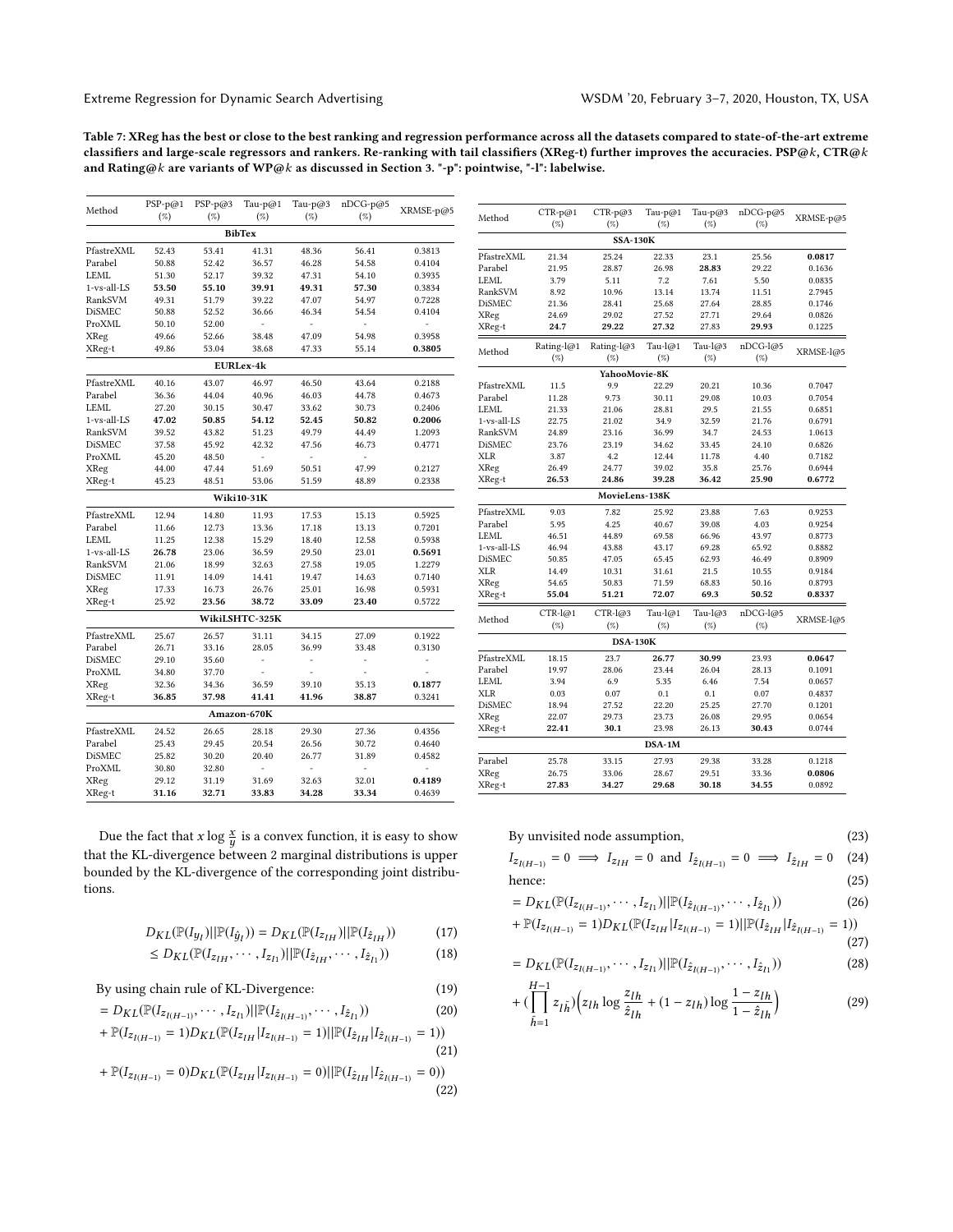<span id="page-11-0"></span>Table 8: Hyperparameter tuning for # trees (T), Max leaf labels (M), Beam width (P) and points reaching leaf node per label in labelwise prediction of XReg. Note: The hyperparameters in bold face are finally chosen for the default setting.

| #            | WP@5   | Tau $@5$ |                         | Training   | Test time             | Model     |
|--------------|--------|----------|-------------------------|------------|-----------------------|-----------|
| trees        | (%)    | (%)      | XMAD@5                  | time (hrs) | $\gamma$ point $(ms)$ | Size (GB) |
|              |        |          | EURLex-4K (pointwise)   |            |                       |           |
| 1            | 48.05  | 51.14    | 0.1899                  | 0.0307     | 0.3911                | 0.0125    |
| 3            | 49.72  | 52.86    | 0.1849                  | 0.0642     | 1.2899                | 0.0378    |
| 5            | 50.25  | 53.24    | 0.1836                  | 0.0995     | 2.638                 | 0.0629    |
| 7            | 50.44  | 53.42    | 0.1831                  | 0.1543     | 3.4703                | 0.0881    |
|              |        |          | Amazon-670K (pointwise) |            |                       |           |
| $\mathbf{1}$ | 30.50  | 32.31    | 0.3956                  | 0.6788     | 0.6551                | 1.1478    |
| 3            | 33.24  | 34.72    | 0.3869                  | 1.4925     | 2.4633                | 3.4186    |
| 5            | 34.00  | 35.45    | 0.3847                  | 2.1499     | 6.9283                | 5.6978    |
| 7            | 34.37  | 35.86    | 0.3837                  | 3.4298     | 8.564                 | 7.9768    |
|              |        |          | DSA-130K (labelwise)    |            |                       |           |
| $\mathbf{1}$ | 33.64  | 27.52    | 0.0448                  | 0.2165     | 1.8552                | 0.2624    |
| 3            | 35.66  | 28.51    | 0.0439                  | 0.4570     | 7.4715                | 0.7871    |
| 5            | 36.24  | 28.94    | 0.0436                  | 0.6836     | 16.3785               | 1.3117    |
| 7            | 36.55  | 29.2     | 0.0435                  | 1.0897     | 21.7585               | 1.8358    |
| Beam         | WP@5   | Tau $@5$ |                         | Training   | Test time             | Model     |
| width        | $(\%)$ | $(\%)$   | XMAD@5                  | time (hrs) | /point (ms)           | Size (GB) |
|              |        |          | EURLex-4K (pointwise)   |            |                       |           |
| 5            | 49.6   | 52.76    | 0.1858                  | 0.0627     | 0.6869                | 0.0378    |
| 10           | 49.72  | 52.86    | 0.1849                  | 0.0642     | 1.2899                | 0.0378    |
| 20           | 49.7   | 52.86    | 0.1847                  | 0.0638     | 2.4982                | 0.0378    |
| 30           | 49.71  | 52.86    | 0.1847                  | 0.0682     | 3.8542                | 0.0378    |
|              |        |          | Amazon-670K (pointwise) |            |                       |           |
| 5            | 32.77  | 34.37    | 38.77                   | 1.3654     | 1.4467                | 3.4186    |
| 10           | 33.24  | 34.72    | 0.3869                  | 1.4925     | 2.4633                | 3.4186    |
| 20           | 33.38  | 34.82    | 0.3866                  | 1.3721     | 4.8842                | 3.4186    |
| 30           | 33.4   | 34.83    | 0.3866                  | 1.5508     | 9.1728                | 3.4186    |

| Max leaf             | WP@5  | Tau $@5$ |                         | Training   | Test time             | Model     |  |  |  |
|----------------------|-------|----------|-------------------------|------------|-----------------------|-----------|--|--|--|
| labels               | (%)   | $(\%)$   | XMAD@5                  | time (hrs) | $\gamma$ point (ms)   | Size (GB) |  |  |  |
|                      |       |          | EURLex-4K (pointwise)   |            |                       |           |  |  |  |
| 20                   | 49.34 | 52.75    | 0.1845                  | 0.0323     | 0.4694                | 0.0494    |  |  |  |
| 50                   | 49.6  | 52.71    | 0.1859                  | 0.0458     | 0.8198                | 0.0428    |  |  |  |
| 100                  | 49.72 | 52.86    | 0.1849                  | 0.0642     | 1.2899                | 0.0378    |  |  |  |
| 200                  | 50.11 | 53.05    | 0.1846                  | 0.1031     | 2.6368                | 0.0337    |  |  |  |
|                      |       |          | Amazon-670K (pointwise) |            |                       |           |  |  |  |
| 20                   | 32.26 | 33.96    | 0.3869                  | 0.7514     | 0.7051                | 6.0288    |  |  |  |
| 50                   | 32.89 | 34.46    | 0.3868                  | 1.1171     | 1.7382                | 4.124     |  |  |  |
| 100                  | 33.24 | 34.72    | 0.3869                  | 1.4925     | 2.4633                | 3.4186    |  |  |  |
| 200                  | 33.56 | 34.99    | 0.3866                  | 2.1426     | 4.3993                | 2.9268    |  |  |  |
| DSA-130K (labelwise) |       |          |                         |            |                       |           |  |  |  |
| 20                   | 34.76 | 28.2     | 0.0448                  | 0.2678     | 2.279                 | 0.9867    |  |  |  |
| 50                   | 35.21 | 28.42    | 0.0443                  | 0.3516     | 4.8664                | 0.8764    |  |  |  |
| 100                  | 35.66 | 28.51    | 0.0439                  | 0.4570     | 7.4715                | 0.7871    |  |  |  |
| 200                  | 35.96 | 28.63    | 0.04351                 | 0.6925     | 8.9019                | 0.7128    |  |  |  |
| # per-label          | WP@5  | Tau $@5$ |                         | Training   | Test time             | Model     |  |  |  |
| points               | (%)   | (%)      | XMAD@5                  | time (hrs) | $\gamma$ point $(ms)$ | Size (GB) |  |  |  |
| DSA-130K (labelwise) |       |          |                         |            |                       |           |  |  |  |
| 5                    | 35.56 | 28.41    | 0.0438                  | 0.4989     | 4.3407                | 0.7871    |  |  |  |
| 10                   | 35.66 | 28.51    | 0.0439                  | 0.4570     | 7.4715                | 0.7871    |  |  |  |
| 20                   | 35.68 | 28.54    | 0.0438                  | 0.5164     | 11.1622               | 0.7871    |  |  |  |
| 30                   | 35.68 | 28.54    | 0.0438                  | 0.5135     | 11.5373               | 0.7871    |  |  |  |
|                      |       |          |                         |            |                       |           |  |  |  |





Figure 1: Precision-Recall curves showing that XReg is consistently better than XReg-Zero and Parabel approaches for precision recall tradeoff.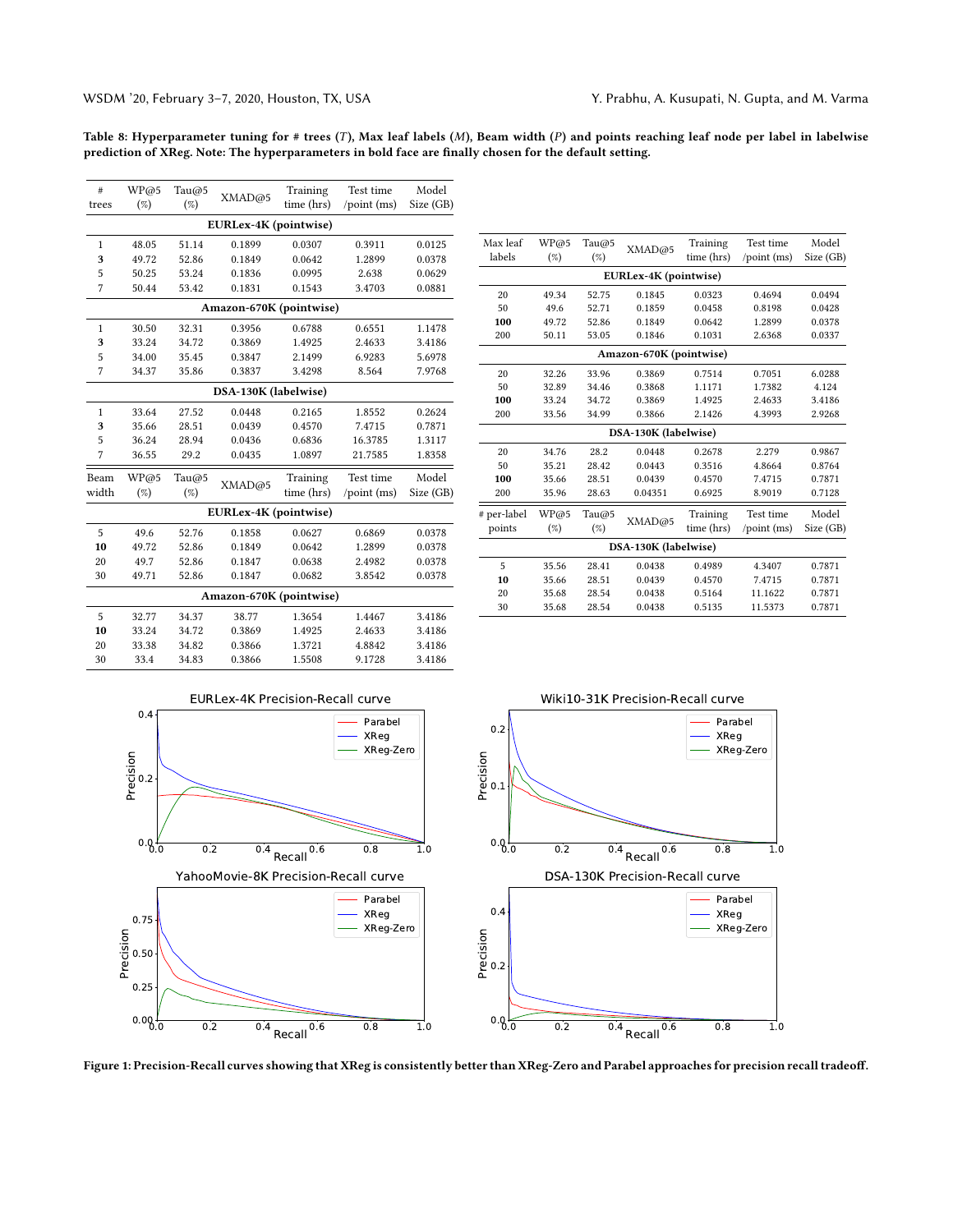By recursively applying above simplification (30)

at higher level tree nodes: (31)

$$
= \sum_{h=1}^{H} s_{lh} \left( z_{lh} \log \frac{z_{lh}}{\hat{z}_{lh}} + (1 - z_{lh}) \log \frac{1 - z_{lh}}{1 - \hat{z}_{lh}} \right) \tag{32}
$$

The above upper bound is exactly the quantity that XReg minimizes during training by assuming logistic model for probability estimates. □

Lemma A.3. XReg's overall training objective minimizes an upper bound over XMAD@k for all k, with the bound being tighter for smaller k values.

PROOF. As presented in the next theorem, XReg minimizes an upper bound on XMAD@1 =  $max_{l=1}^{L} |y_l - \hat{y}_l|$ . Note that XMAD@k ≤<br>XMAD@1∀k.\_Furthermore.\_as\_k\_increases.\_XMAD@k\_averages XMAD@1∀k. Furthermore, as  $k$  increases, XMAD@k averages smaller and smaller errors compared the largest errors, therefore the bound is tighter for smaller values of k which are close to  $k = 1$ .  $\Box$ 

THEOREM A.4. When each data point has at most  $O(\log L)$  positive labels, the expected WP@k regret and XMAD@k error suffered by XReg's pointwise inference algorithm are bounded by:

$$
O(\log^2 L \sqrt{\frac{W}{\sqrt{Np}}} \sqrt{1 + \sqrt{5 \log \frac{3L}{\delta}}})
$$

with probability at least  $1-\delta$ , where N is the total training points, L is the number of labels, W is the maximum norm across all node classifier vectors and  $p$  is the minimum probability density of  $x$  distribution that any tree node receives.

PROOF. The outline of the proof is as follows. First, we see that the WP@k regret and XMAD@k error for a given data point are bounded, in a straight forward manner, by XReg's node and label classifier objectives over that data point. For good overall generalization performance, each classifier needs to receive enough training samples as well as learn to generalize well from those samples. We derive probability bounds for those events simultaneously. While these steps together give the regret bounds for the classifier during exact prediction (i.e., calculate the scores for all labels for a given test point), the regret suffered by the greedy, beam-search algorithm might actually be more than that. Therefore, in a follow-up step, we also give a bound for this approximate algorithm which is only worse by  $O(\log L)$ . This gives us the final sample complexities.

By Lemma [\(7\)](#page-9-0), both  $\frac{1}{2}WP@k$  and XMAD@2k are bounded by XRMSE@2k which is in turn bounded by  $\max_{l=1}^{L} |y_l - \hat{y}_l|$ .

Now, using Pinsker's inequality [\[15\]](#page-8-67),

$$
\lim_{l=1}^{L} |y_l - \hat{y}_l|
$$
\n(33)

$$
\leq \max_{l=1}^{L} \sqrt{\frac{1}{2} D_{KL}(y_l, \hat{y}_l)}
$$
(34)

$$
= \sqrt{\max_{l=1}^{L} \frac{1}{2} D_{KL}(y_l, \hat{y}_l)}
$$
(35)

$$
From (16): \t(36)
$$

$$
\leq \sqrt{\max_{l=1}^{L} \frac{1}{2} \sum_{h=1}^{H} s_{lh} D_{KL}(z_{lh} || \hat{z}_{lh})}
$$
(37)

$$
\leq \sqrt{\frac{1}{2} \sum_{n:z_{n-1}>0} s_n D_{KL}(z_n || \hat{z}_n)}
$$
(38)

where 
$$
z_{n-1}
$$
 is value in parent of node *n* (39)

$$
(40)
$$

$$
\qquad \qquad \Box
$$

For good generalization performance, we need a small expected regret with respect to distribution over data point x:

$$
\mathbb{E}_x \max_{l=1}^{L} |y_l - \hat{y}_l|
$$
 (41)  
By concavity of square root function: (42)

$$
\leq \sqrt{\frac{1}{2} \mathbb{E}_x \sum_{n:z_{n-1}>0} s_n D_{KL}(z_n || \hat{z}_n)}
$$
(43)

Now we try to bound the above quantity by relating it to training error.

Let  $p_n$  be the expected fraction of the probability density over  $x$  that a tree node  $n$  receives. This is precisely the density of data points which have at least one label with non-zero relevance in the subtree rooted at node n. Now, let's compute the probability that the node *n* receives at least  $Np_n(1 - k)$  training points where  $N$  is the number of total training points and  $Np_n$  is the expected number of training points that node  $n$  would receive. By using chernoff bound, this probability is at least  $1 - \exp(-\frac{p_n N k^2}{2})$ . Now, the probability that all tree nodes  $n$  would simultaneously receive at least  $Np_n(1-k)$  training points is at least  $1 - L \exp(-\frac{pNk^2}{2})$  since there are at most  $L$  tree nodes and each has  $x$  density of at least  $p$ .

Now, we use the result in [\[30\]](#page-8-68). Since the logistic loss used for modeling probabilities in XReg is lipschitz continuous with constant 1 and logistic regression parameters are bounded by norm  $W$ , and x is bounded by norm 1, for any regressor in XReg,

$$
\mathbb{E}_{x}s_{n}D_{KL}(z_{n},\hat{z}_{n}) \leq \hat{\mathbb{E}}_{x}s_{n}D_{KL}(z_{n},\hat{z}_{n}) + 2W\sqrt{\frac{1}{Np(1-k)}} + 2W\Delta
$$
\n(44)

with probability at least  $1-\exp(-2Np(1-k)\Delta^2)$  where  $\hat{\mathbb{E}}_X D_{KL}(z_n, \hat{z}_n)$  is the average training error in node n which is 0 as per our assumpis the average training error in node  $n$  which is 0 as per our assumption.